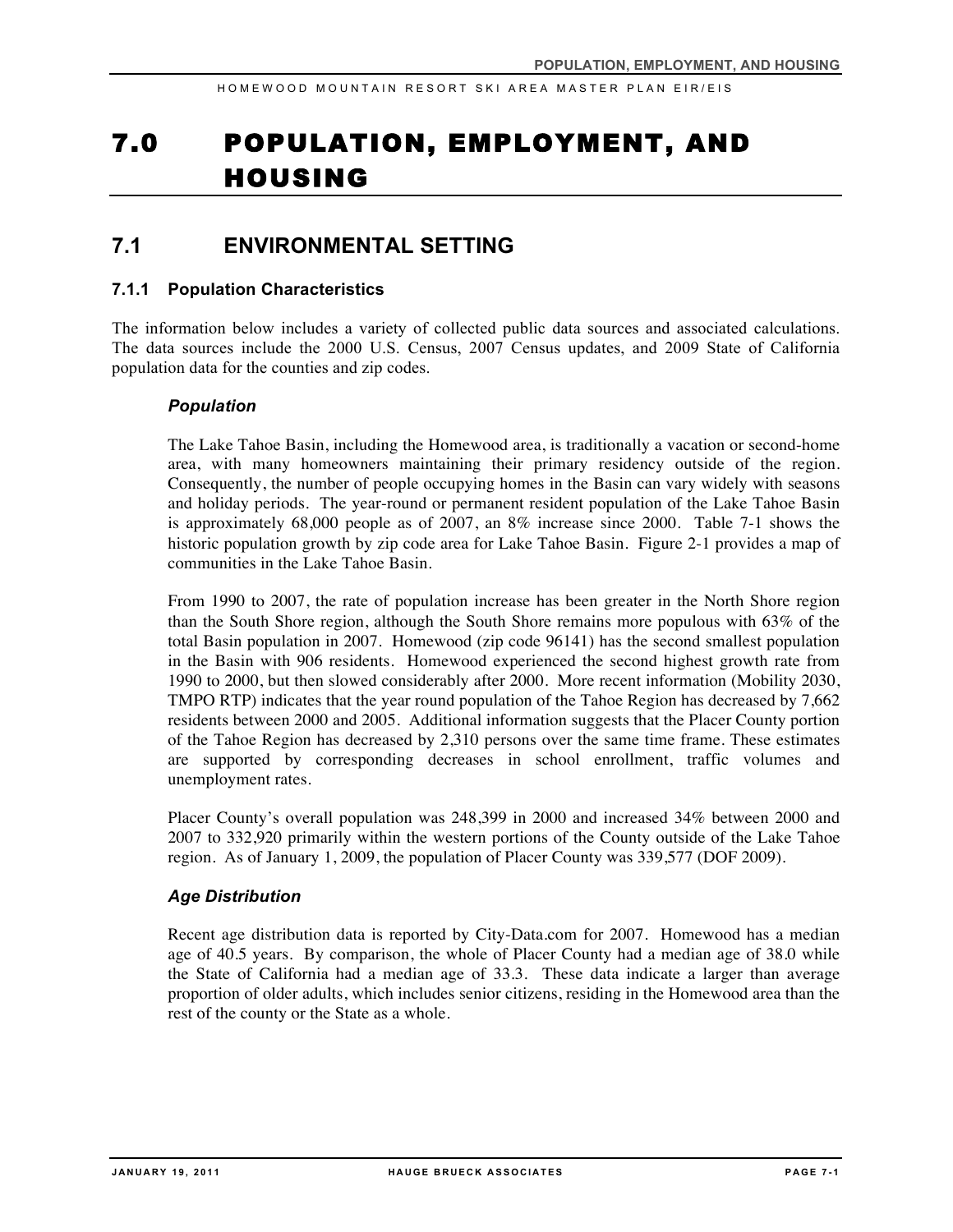### **Table 7-1**

| County             | <b>State</b>             | <b>Community (Zip Code)</b>          | 1990   | 2000   | % Change<br>1990-2000 | 2007   | % Change<br>2000-2007 |
|--------------------|--------------------------|--------------------------------------|--------|--------|-----------------------|--------|-----------------------|
|                    | <b>North Shore</b>       |                                      |        |        |                       |        |                       |
| Placer             | CA                       | Carnelian Bay (96140)                | 631    | 1,928  | 205.5%                | 2,080  | 7.9%                  |
| Placer             | CA                       | Homewood (96141)                     | 264    | 840    | 218.2%                | 906    | 7.9%                  |
| Placer             | CA                       | Tahoma/Meeks Bay<br>(96142)          | 368    | 1,282  | 248.4%                | 1,383  | 7.9%                  |
| Placer             | CA                       | Kings Beach (96142)                  | 3,299  | 4,802  | 45.6%                 | 5,185  | 8.0%                  |
| Placer             | CA                       | Tahoe City/Alpine<br>Meadows (96145) | 4,744  | 3,997  | $-15.7\%$             | 4,313  | 7.9%                  |
| Placer             | CA                       | Tahoe Vista                          | 861    | 669    | $-22.3%$              | 721    | 7.8%                  |
| Washoe             | NV                       | Incline Village (89451)              | 7,760  | 9,601  | 28.7%                 | 12,325 | 23.4%                 |
|                    |                          | <b>Total North Shore</b>             | 17,927 | 23,119 | 29.0%                 | 26,913 | 16.4%                 |
| <b>South Shore</b> |                          |                                      |        |        |                       |        |                       |
| El Dorado          | CA                       | South Lake Tahoe (96150)             | 28,955 | 33,024 | 14.1%                 | 32,597 | $-1.3\%$              |
| Douglas            | NV                       | Zephyr Cove (89448)                  | 2,116  | 2,498  | 18.1%                 | 3,206  | 28.3%                 |
| Douglas            | NV                       | Stateline (89449)                    | 3,245  | 3,832  | 18.1%                 | 4,919  | 28.4%                 |
| Douglas            | NV.                      | Glenbrook (89413)                    | 309    | 365    | 18.1%                 | 468    | 28.2%                 |
|                    | <b>Total South Shore</b> |                                      |        | 39,719 | 14.7%                 | 41,190 | 3.7%                  |
|                    |                          | <b>Total Lake Tahoe Region</b>       | 52,552 | 62,838 | 19.6%                 | 68,103 | $8.4\%$               |

### Population by County, Lake Tahoe Region, 1990-2007

Source: U.S. Census Bureau (1990-2000); City-Data.com (2000-2007).

### *Race and Ethnicity*

Race and ethnicity in Homewood and Placer County are summarized in Table 7-2. The majority of Homewood residents are White (including Hispanic), comprising over 97% of the population, as compared to 93% of the population in Placer County. While Hispanic race/ethnicity data are combined with data for White residents in Homewood, this category is reported separately in Placer County and represents nearly 10% of the County's population, with White alone comprising over 83% of Placer County residents. Other Races and Two or More Races are the second and third largest groups in Placer County; relatively few persons report themselves to be Black, American Indian/Alaska Native, Asian/Pacific Islander, Other Race, or Two or More Races in Homewood.

### *Income*

In 2007, the estimated median household income in Homewood zip code 96141 was \$95,758, with 0.9% of the population (7 persons) below the poverty line (City-data.com 2009).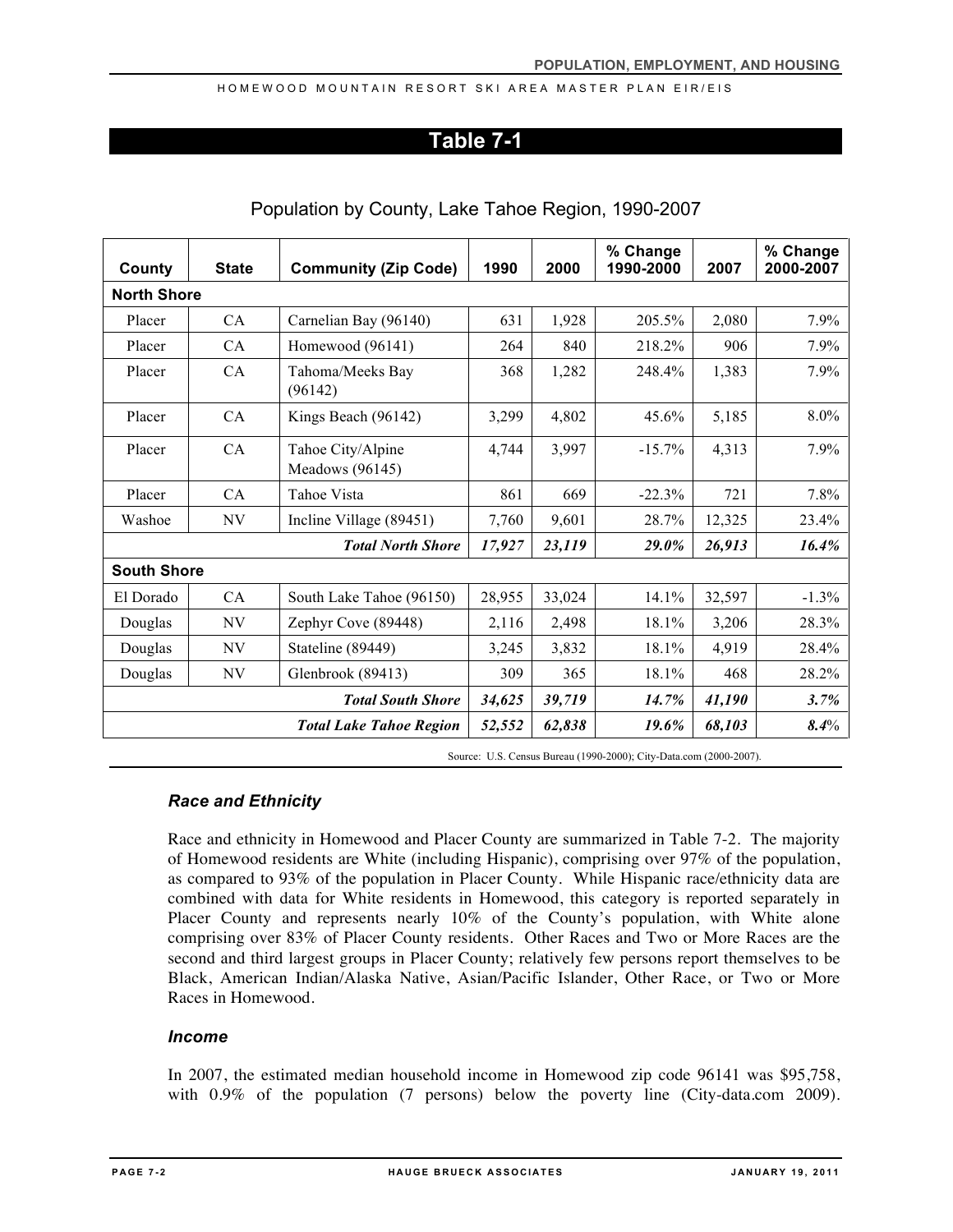Approximately 0.9% of the population (7 persons) was below the poverty level and no persons were below 50% of the poverty line. No families or children under age 18 or seniors aged 65 or over are considered impoverished (U.S. Census Bureau 2009).

## **Table 7-2**

| Race                          | <b>Placer County*</b> | Homewood (94161)* |
|-------------------------------|-----------------------|-------------------|
| White (including Hispanic)    | 93.1%                 | 97.3%             |
| Black or African American     | $0.8\%$               | $0.2\%$           |
| American Indian/Alaska Native | 1.9%                  | $0.1\%$           |
| Asian/Pacific Islander        | 2.3%                  | $1.0\%$           |
| Other Race                    | $3.4\%$               | $0.2\%$           |
| Two or More Races             | $3.2\%$               | $1.2\%$           |

Placer County and Homewood (96141) Race and Ethnicity, 2000

Source: U.S. Census Bureau 2009, and City.data.com 2009.

\*Total could be greater than 100% because Hispanics could be counted in other races

### **7.1.2 Housing Characteristics**

The number of housing units in the Lake Tahoe region grew from 43,265 in 1990 to 46,248 in 2000, an increase of 2,983 units as shown in Table 7-3. Growth occurred at a faster rate within the North Shore than in the South Shore. Vacation homes comprised 29.8% of the housing units in the Lake Tahoe region in 2000, with owner occupied units the second largest category at 32.4%, renter occupied units at 22.8%, and 5% of the housing units were vacant (U.S. Census Bureau 2009).

For the Placer County Portion of the Lake Tahoe Region, the 2000 Census counted 11,481 housing units, with 2,840 owner occupied units, 1,992 renter occupied units, and 6,271 seasonal units, and 6,649 vacant units. In Homewood, there were 1,396 single-family homes and condominium units, and 80 renter-occupied apartments in 2007. Renters occupied 21% of housing units. "Vacant" housing units in Homewood totaled 1,027 (74% of the total) indicating that a large proportion of the housing stock was either vacation homes used exclusively by their owners or seasonal rentals (U.S. Census Bureau 2000). The median house or condominium value in 2007 was \$978,426 and the median asking price for houses and condos in 2007 was \$1,204,298. The mean 2007 price for a detached house was \$918,236 while the mean price for five or more attached units was \$973,622. Median rent for rental units was estimated at \$1,000 to \$1,249 (City-data.com 2009).

### **7.1.3 Employment Characteristics**

### *Lake Tahoe Region*

Businesses that depend primarily on travel and tourism – lodging establishments, gaming, restaurants, and recreation services – are important to the economy of the Lake Tahoe region by providing the primary source of employment and payroll earnings in the region as shown in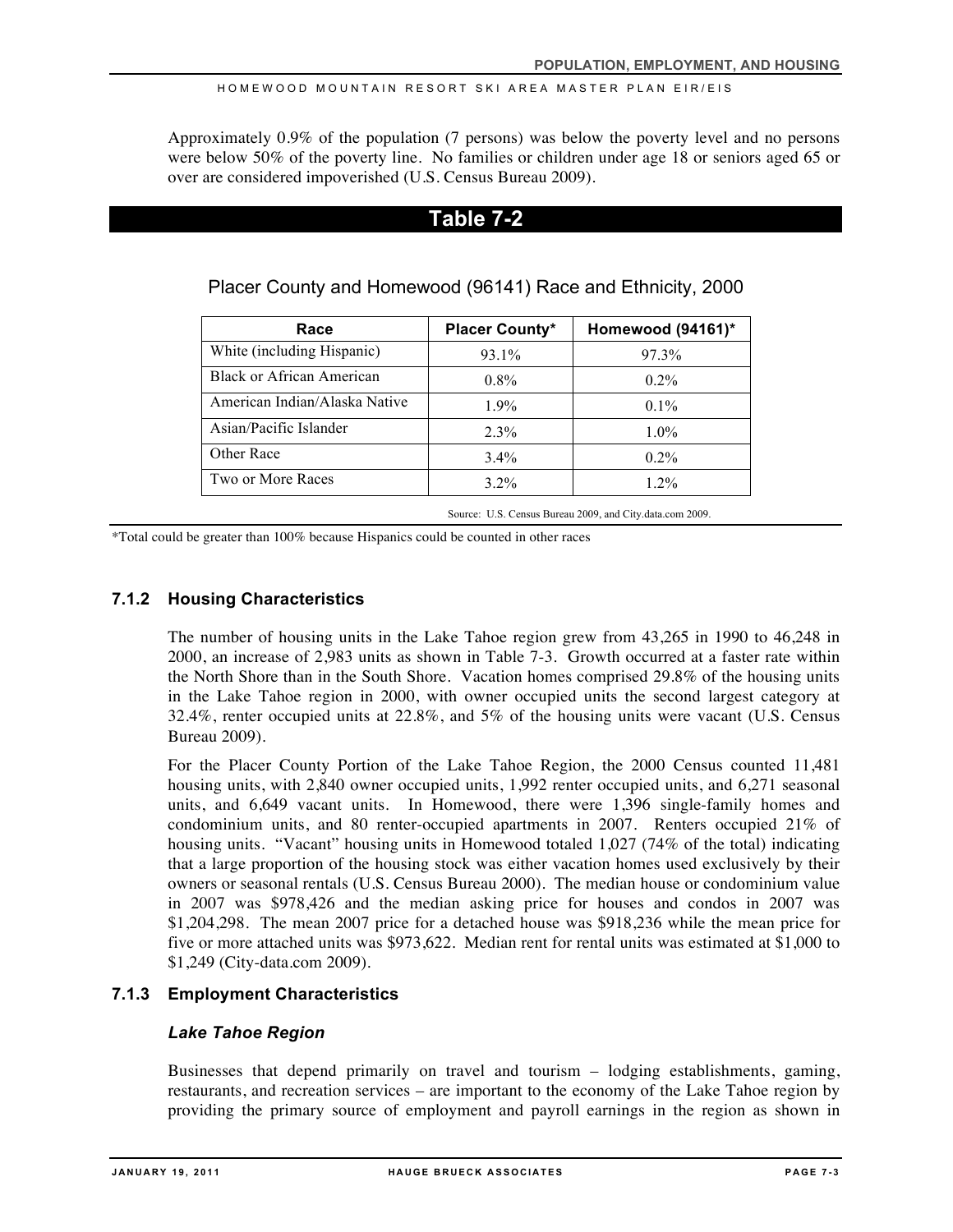Tables 7-4 and 7-5. The data presented below show employment and earnings by place of work. According to the *2004 North Lake Tahoe Tourism and Community Investment Master Plan*, approximately 71% of jobs in North Lake Tahoe are within the tourist industry.

### **Table 7-3**

| Region      | 1990   | 2000   | Change | % Change |
|-------------|--------|--------|--------|----------|
| North Shore | 19,103 | 20,798 | 1.695  | 8.9%     |
| South Shore | 24,162 | 25,450 | 1,288  | 5.3%     |
| Total       | 43,265 | 46.248 | 2,983  | $6.9\%$  |

Lake Tahoe Region Housing Units, 1990-2000

Source: U.S. Census Bureau 2009.

# **Table 7-4**

### Lake Tahoe Distribution of Employment, 2003

| <b>Employment Category</b>       | <b>Number</b> | Percent (%)* |
|----------------------------------|---------------|--------------|
| Accommodation & Food Service     | 12,508        | 41.9%        |
| Retail Trade                     | 2,436         | $8.2\%$      |
| Arts, Entertainment & Recreation | 2,359         | $7.9\%$      |
| <b>Local Government</b>          | 2,227         | 7.5%         |
| Construction                     | 2,174         | $7.3\%$      |
| Professional & Business Services | 2,056         | $6.9\%$      |
| Education & Health Services      | 1,769         | 5.9%         |
| Other Services                   | 960           | $3.2\%$      |
| Finance & Insurance              | 852           | $2.9\%$      |
| All Other                        | 816           | $2.7\%$      |
| Real Estate, Rental & Leasing    | 612           | 2.1%         |
| Transportation & Utilities       | 264           | $0.9\%$      |
| Manufacturing                    | 196           | $0.7\%$      |

Source: EDD 2009; Nevada Department of Employment, Training and Rehabilitation 2009.

\* – May not total 100% due to rounding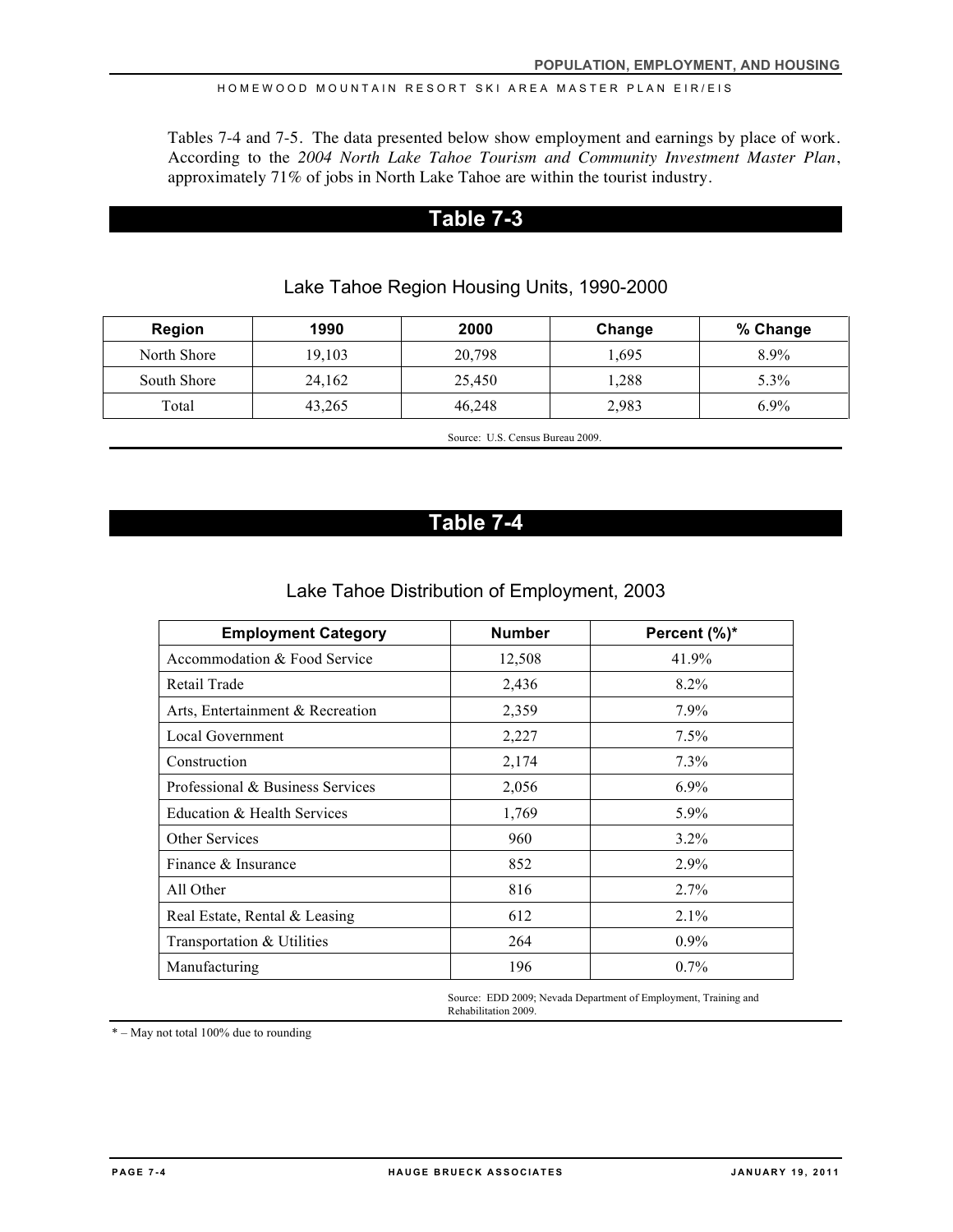### **Table 7-5**

| <b>Employment Category</b>       | <b>Annual Payroll</b><br>(Millions) | Percent (%)* |
|----------------------------------|-------------------------------------|--------------|
| Accommodation & Food Service     | \$296                               | 34.0%        |
| Retail Trade                     | \$89                                | $10.2\%$     |
| Arts, Entertainment & Recreation | \$82                                | $9.4\%$      |
| Local Government                 | \$75                                | 8.6%         |
| Construction                     | \$73                                | $8.4\%$      |
| Professional & Business Services | \$58                                | $6.9\%$      |
| Education & Health Services      | \$52                                | $6.0\%$      |
| <b>Other Services</b>            | \$47                                | 5.4%         |
| Finance & Insurance              | \$46                                | 5.3%         |
| All Other                        | \$26                                | $3.0\%$      |
| Real Estate, Rental & Leasing    | \$12                                | $1.4\%$      |
| Transportation & Utilities       | \$7                                 | $0.8\%$      |
| Manufacturing                    | \$7                                 | $0.8\%$      |

### Lake Tahoe Distribution of Earnings, 2003

Source: EDD 2009; Nevada Department of Employment, Training and Rehabilitation 2009.

 $*$  – May not total 100% due to rounding

Note – Accommodation & Food Services includes casino hotels and the associated gaming activity.

### *Homewood Area*

In 2000, the U.S. Census reported 650 residents (73.2%) over age 16 in the civilian labor force with an unemployment rate of 3.4%. Management, professional and related occupations was the primary occupational category (48.2% of persons employed); followed by sales and office occupations (27.8%); service occupations (10.6%); construction (9.0%); and production, transportation, and material moving (4.4%). Class of Worker data included private wage and salary workers (78.9%), government workers (11.7%), and self-employed workers (9.5%). The mean travel time to work was 19.4 minutes.

In September 2009, the overall unemployment rate for Placer County had risen to 11.3% - no unemployment data for 2009 are available for Homewood (EDD 2009). According to *Citydata.com*, 85.7% of employed Homewood residents work at locations within Placer County. The industries located in Homewood by number of employees in 2005 were:

- Arts, Entertainment and Recreation: Skiing Facilities (100-249 employees; 1 establishment);
- Accommodation and Food Services: Full-Service Restaurants (10-19: 2, 5-9: 1, 1-4: 1);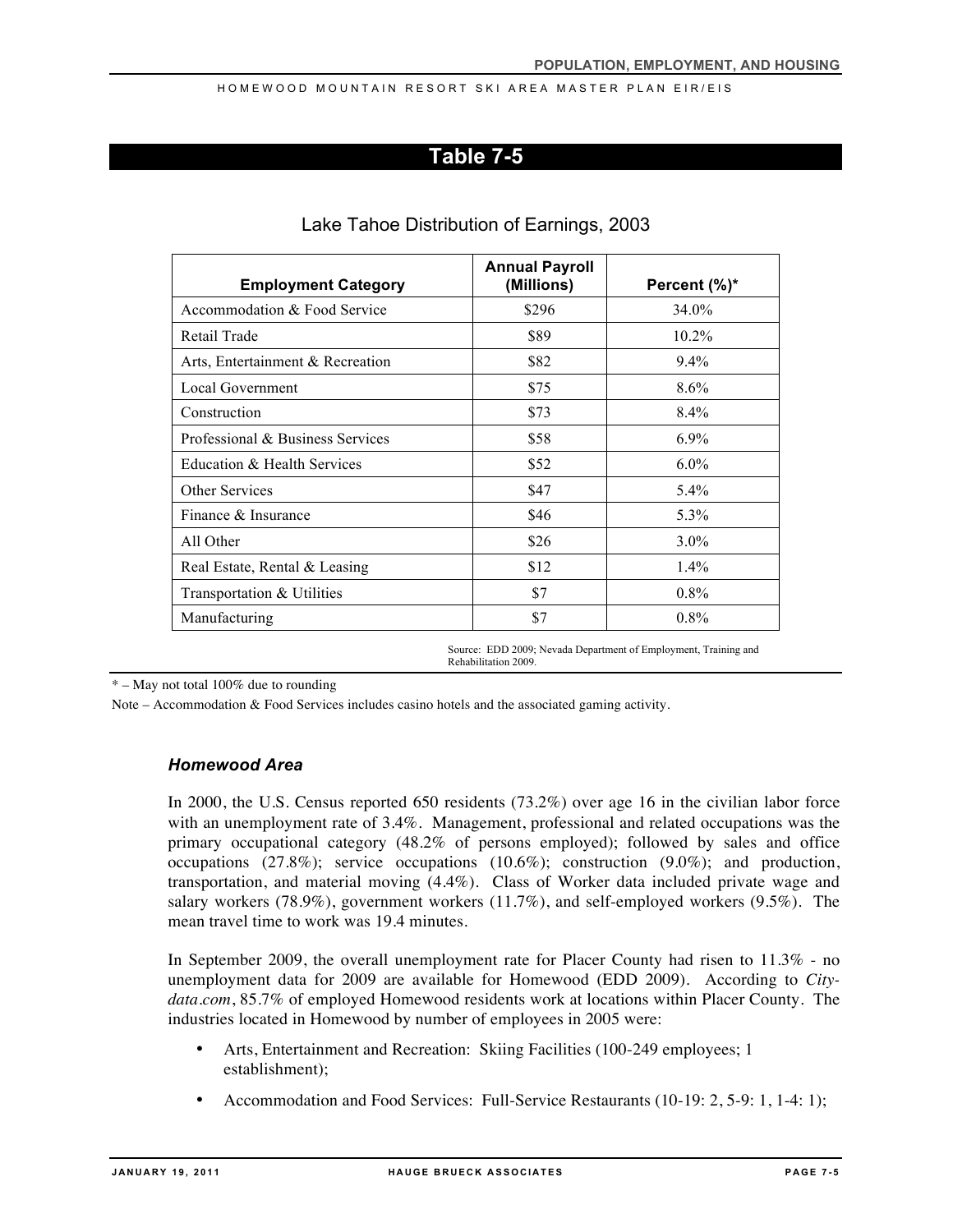- Construction: New Single-Family Housing Construction (except Operative Builders)  $(10-19:1, 1-4:5)$ ;
- Construction: Residential Remodelers (10-19: 1, 1-4: 1);
- Other Services (except Public Administration): Other Similar Organizations (except Business, Professional, Labor, and Political Organizations) (10-19: 1);
- Construction: Roofing Contractors (5-9: 1, 1-4: 1);
- Arts, Entertainment, and Recreation: Marinas (5-9: 1);
- Accommodation and Food Services: Limited Service Restaurants (5-9: 1); and
- Wholesale Trade: Jewelry, Watch, Precious Stone, and Precious Metal Merchant Wholesalers (5-9: 1).

# **7.2 REGULATORY SETTING**

The Tahoe Regional Planning Agency (TRPA), Placer County, or other regulatory agencies in the Basin have no specific Environmental Thresholds for population. The TRPA limits construction of new housing using an allocation system defined in *TRPA Code Chapter 33 – Allocation of Development*. Transfer of existing development rights can also occur according to *TRPA Code Chapter 34 – Transfer of Development*. The *TRPA Regional Plan Goals and Policies* states, "Population growth in the Region is to be guided by the limitations on land use and other environmental threshold carrying capacities set forth in the Plan." An *Economic Threshold Evaluation Report* was completed by TRPA in 2001 (*Chapter 11, Economics*), but no specific controls on population levels were defined.

The *TRPA Code of Ordinances Chapter 18 – Land Use* lists "employee housing" as a primary land use in the Basin, and provides the following definition: Employee Housing: Residential units owned and maintained by public or private entities for purposes of housing employees of said public or private entity. Placer County uses the term "workforce housing" for a similar land use. For the purposes of consistency with TRPA and Placer County terminology, this environmental analysis and will use the term "employee/workforce housing."

The *1994 Placer County General Plan* and *2009 Housing Element*, and *1998 West Shore Area General Plan*, set forth goals and policies related to population, employment, and housing. An evaluation of consistency of the Proposed Project (Alternative 1) and Alternatives with these goals and policies is provided in Table 7-8 below. The General Plan does not specifically limit population growth. The *West Shore Area General Plan* identifies permissible uses, maximum densities, and other land use requirements for each PAS, but does not have specific growth restrictions. The Housing Element provides goals, policies, and implementation programs for the planning and development of housing to meet the County's existing and projected housing needs in compliance with State law.

# **7.3 EVALUATION CRITERIA WITH POINTS OF SIGNIFICANCE**

For the purposes of this analysis, an impact to population, employment, or housing is defined as a physical change to the existing employment, population, or housing conditions. An impact is determined to be significant if additional population exceeds the planned growth rate or substantially affects the available housing supply and demand.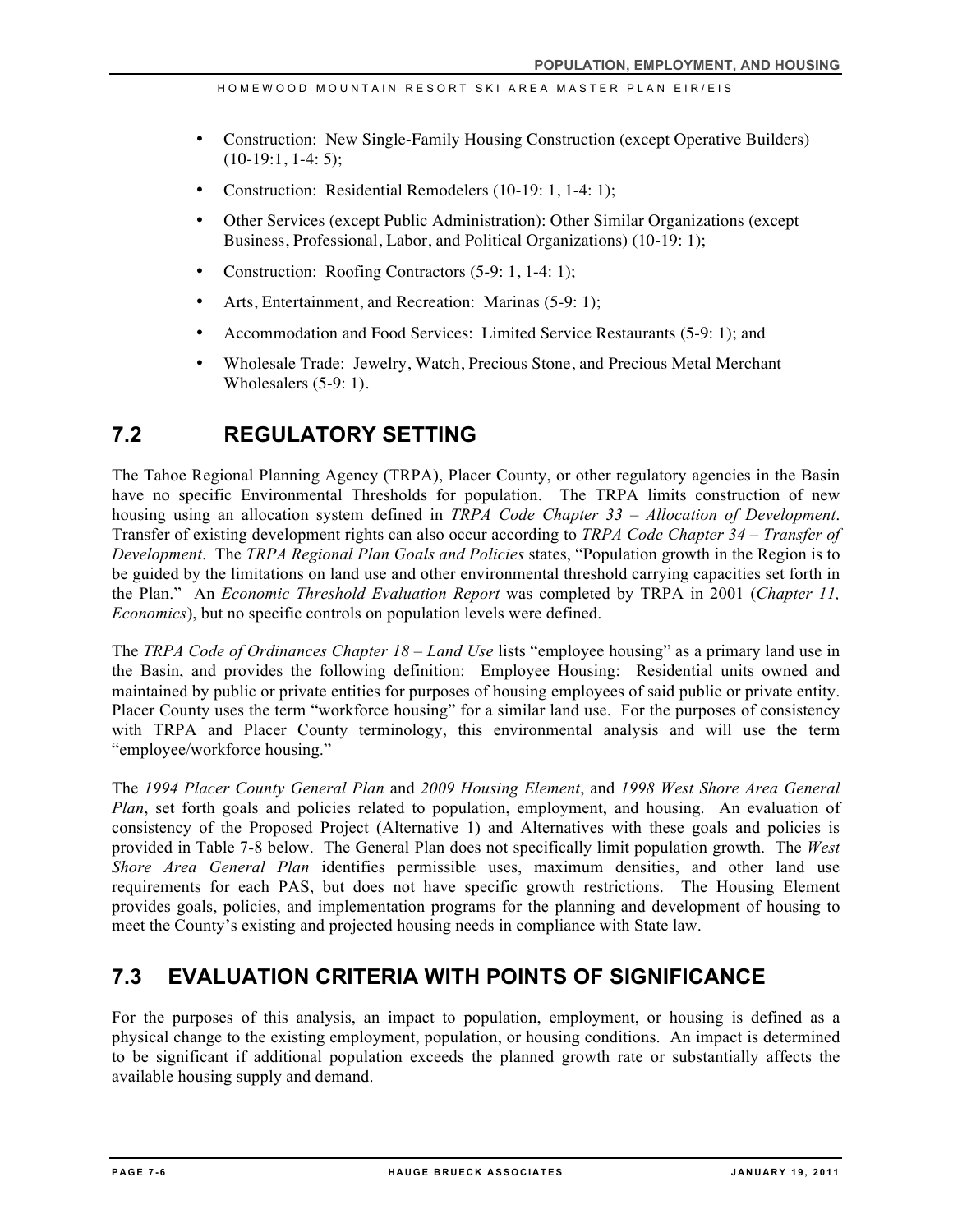Table 7-6 presents the evaluation criteria for population, employment, and housing. These criteria are drawn primarily from local plans, adapted where necessary to reflect California Environmental Quality Act (CEQA) and TRPA requirements. For the purpose of this analysis, the stated applicable points of significance determine whether implementing the Proposed Project (Alternative 1) or Alternatives will result in a significant impact. These points of significance are based upon Appendix G of the State CEQA Guidelines and the TRPA Initial Environmental Checklist. An employment, population, or housing impact is significant if implementation of the Proposed Project (Alternative 1) or Alternatives exceeds the point of significance shown in Table 7-6.

### **Table 7-6**

### Evaluation Criteria with Point of Significance –Population Employment and Housing

| <b>Evaluation Criteria</b>                                                                                                                 | <b>Point of Significance</b>                                                                                                    | <b>Justification</b>                                                                                                                                              |
|--------------------------------------------------------------------------------------------------------------------------------------------|---------------------------------------------------------------------------------------------------------------------------------|-------------------------------------------------------------------------------------------------------------------------------------------------------------------|
| PEH-1. Will the Project increase the<br>demand for housing, thereby causing<br>direct or indirect environmental<br>impacts?                | Increase in housing unit demand<br>in excess of growth anticipated in<br>the TRPA Regional Plan                                 | <b>TRPA</b> Initial Environmental<br>Checklist II (12a); CEQA<br>Appendix G Checklist XII (a);<br>TRPA Regional Plan Land Use<br>Element and Plan Area Statements |
| PEH-2. Will the Project alter the<br>location, distribution, density, or<br>growth rate of the human population<br>planned for the Region? | Increase in population in excess<br>of growth anticipated in the<br>TRPA Regional Plan<br>Source: Hauge Brueck Associates 2009. | <b>TRPA</b> Initial Environmental<br>Checklist II (11a); CEQA<br>Appendix G Checklist XII (a)                                                                     |

Note: CEQA Appendix G Checklist items XII-b (Displace substantial numbers of existing housing, necessitating the construction of replacement housing elsewhere) and XII-c (Displace substantial numbers of people, necessitating the construction of replacement housing elsewhere) are not applicable to the Project. TRPA Checklist items 11-b (Include or result in the temporary or permanent displacement of residents) and 12-b (Will the proposal result in the loss of housing for lower-income and very-low-income households) do not apply, as no homes would be eliminated under the Project.

# **7.4 ENVIRONMENTAL IMPACTS AND RECOMMENDED MITIGATION**

### **IMPACT: PEH-1. Will the Project increase the demand for housing, thereby causing direct or indirect environmental consequences?**

Analysis: *Less than Significant Impact; No Project (Alternative 2)*

The No Project (Alternative 2) will result in the continuation of resort operations under existing conditions. There are no existing tourist accommodation units or residential units on-site. Existing skier service operations at the existing North Base and South Base lodges will continue. Therefore, no new employment or demand for employee/workforce housing will be generated by implementation of the No Project (Alternative 2).

Mitigation: No mitigation is required.

Analysis: *Significant Impact; Proposed Project (Alternative 1) and Alternatives 3, 4, 5, and 6*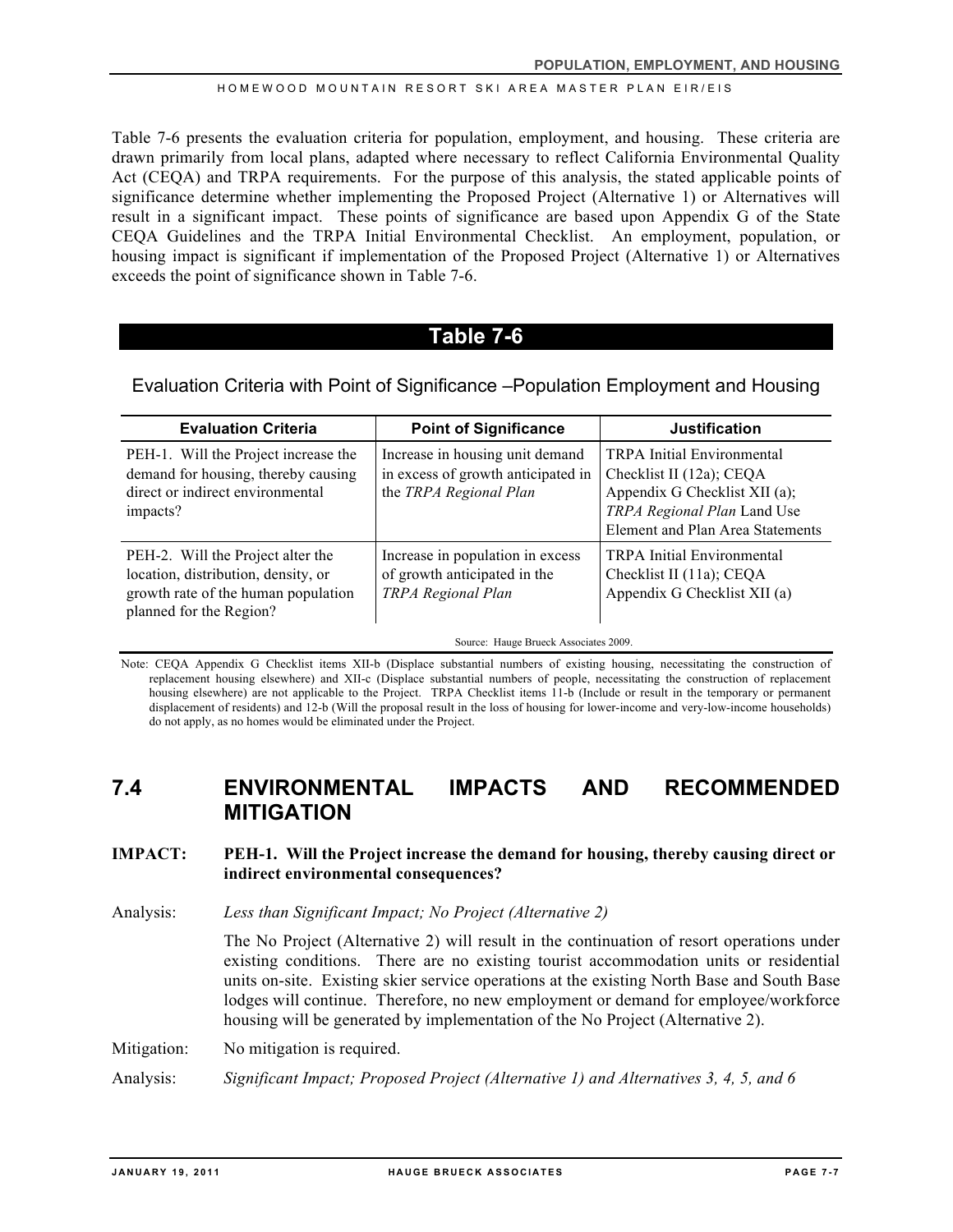The rate of unemployment in Placer County was 11.3% in September 2009 (EDD November 2009). Based on the number of Accommodation and Food Service, Retail Trade, and Arts, Entertainment and Recreation jobs reported in 2003 (Table 7-4), up to 1,955 unemployed leisure, retail trade, and hospitality workers may currently be looking for work in the Lake Tahoe Region who have skills necessary to perform the duties sought by the Proposed Project (Alternative 1) and Alternatives. The jobs generated by the Proposed Project (Alternative 1) and Alternatives 3, 4, 5, and 6 are considered a beneficial socioeconomic impact. With existing unemployment among likely qualified workers in the Basin, the recruitment of new workers from outside the region is not expected to be required, and substantial new population growth with new jobs generated by the Proposed Project (Alternative 1) or Alternatives 3, 4, 5, or 6 is not anticipated.

The workforce associated with construction will be temporary. Weather conditions and scheduling of interdependent construction activities will further affect timing of the temporary housing need. Because the work will not be permanent, construction workers unable to commute to the Project area are expected to rent living quarters based on the duration of stay. These quarters may be hotel rooms, vacation units, or longer-term rental units such as apartments, condominiums, and homes. Due to the dispersion of rental demand throughout the West Shore area and the temporary nature of this demand, construction would not result in a demand for new full-time housing. This is considered a less than significant impact on housing and no mitigation is required.

The permanent expansion of tourist accommodation units, full service condominiums, and a mix of commercial, skier and accessory services provided at HMR will result in increased permanent staffing levels within the Project area. The seasonal nature of HMR operations and the regional tourist economy leads to unemployment or underemployment of many residents. To adjust for seasonal variations in employment, employment data is presented in terms of the full-time equivalent (FTE), a standardized measure of individual jobs. One FTE is equivalent to a single full-time, 40 hour per week job for 52 weeks out of the year, or the equivalent of about 2,087 total labor hours.

JMA Ventures, LLC conducted a study to estimate the number of new FTEs generated by the Project (JMA Ventures, LLC 2008). An estimated 0.33 FTE would be generated per new residential unit or transient accommodation unit, and 2.0 FTEs would be generated per 1,000 square foot of commercial/retail area. HMR ski area operations would employ approximately 110 new staff on a seasonal basis, primarily during the 11-week peak ski season from the week of December  $25<sup>th</sup>$  through the first week of March. The 110 new employees for 11 weeks adds up to 48,400 annual labor hours and is the equivalent of 23 new FTEs. New FTEs generated by Alternative are shown in Table 7-7.

The generation of new FTEs is important for economic planning and for determining the need for employee/workforce housing. *Placer County Housing Element* Policies B-15 and C-2 require projects to develop a employee/workforce housing plan that can accommodate at least half of the new employees. Table 7-7 provides the number of employee/workforce housing units required based on a minimum occupancy rate of two (2) persons per two-bedroom unit.

This analysis assumes that new residential units will generally not be affordable to employees. The Proposed Project (Alternative 1) and Alternative 3 will provide 13 employee/workforce housing units with capacity to accommodate a minimum of two employees each, providing employee/workforce housing for 26 employees. Alternative 4 does not include the construction of employee/workforce housing units. Alternatives 5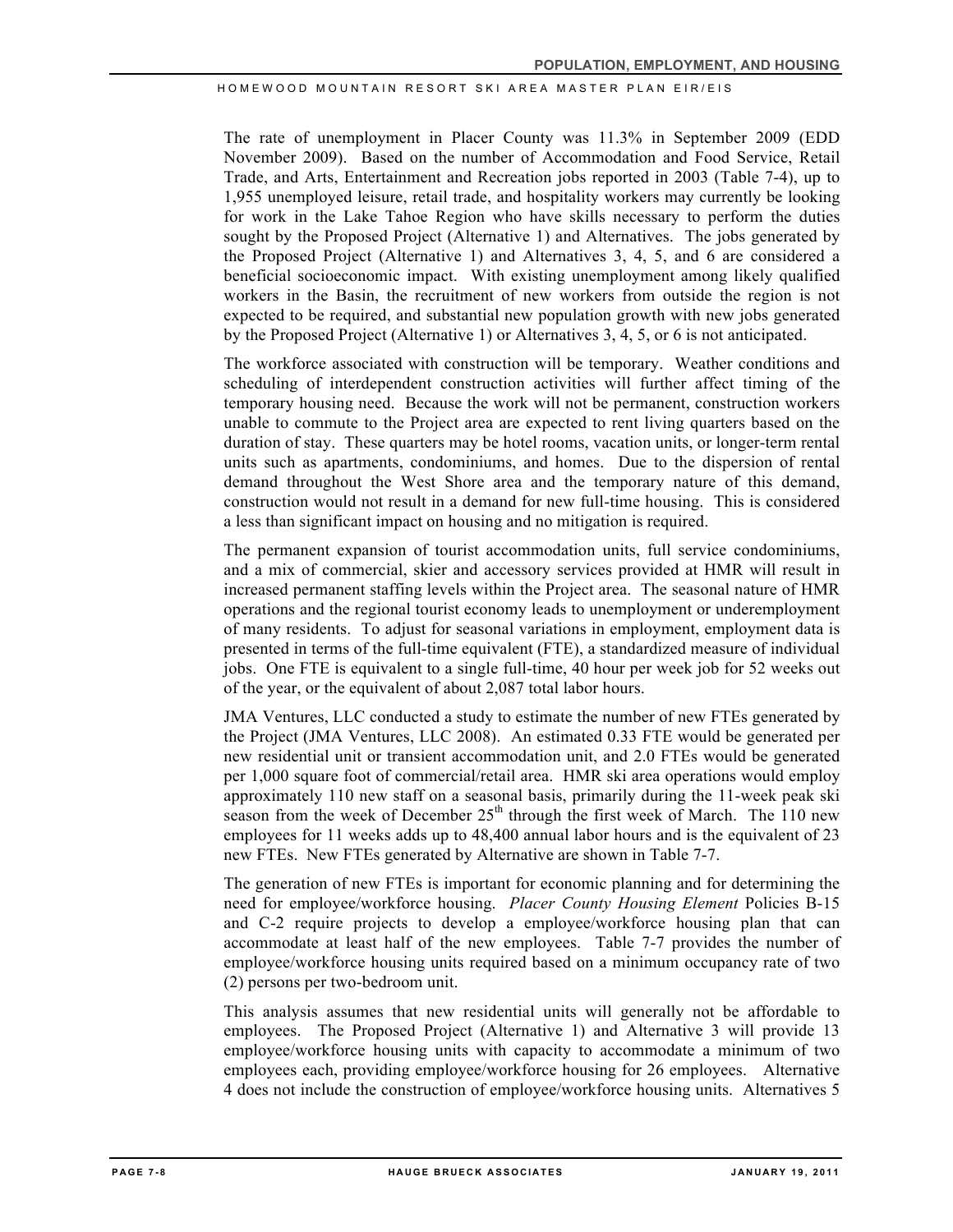and 6 include 12 employee/workforce units to accommodate a minimum of 24 employees each.

# **Table 7-7**

Estimated Employment Generated, and Employee/Workforce Housing Required, by **Alternative** 

| <b>Alternative</b>                                            | <b>New</b><br>FTEs* | <b>Housing Element</b><br><b>Policy C-2 Required</b><br><b>Employee/Workforce</b><br><b>Housing Units</b><br>(Employees) | <b>Units</b><br><b>Provided</b><br>(Employees<br>Housed)** | <b>Employee/Workforce</b><br><b>Housing Unit Deficit</b><br>(Employees) |
|---------------------------------------------------------------|---------------------|--------------------------------------------------------------------------------------------------------------------------|------------------------------------------------------------|-------------------------------------------------------------------------|
| Proposed Project (Alternative<br>1) – HMR Master Plan         | 182                 | 46(91)                                                                                                                   | 13(26)                                                     | 33(65)                                                                  |
| No Project (Alternative 2)                                    | $\theta$            | 0(0)                                                                                                                     | 0(0)                                                       | 0(0)                                                                    |
| Alternative $3 - No$ Code<br>Amendment for Building<br>Height | 182                 | 46(91)                                                                                                                   | 13(26)                                                     | 33(65)                                                                  |
| Alternative 4 – Close Ski<br>Resort – Estate Lots             | 35                  | 9(18)                                                                                                                    | 0(0)                                                       | 9(18)                                                                   |
| Alternative 5 – Reduced Urban<br>Boundary Amendment           | 177                 | 44 (89)                                                                                                                  | 12(24)                                                     | 32(65)                                                                  |
| Alternative 6 – Reduced Urban<br>Boundary/Lower Height        | 166                 | 42(83)                                                                                                                   | 12(24)                                                     | 30(59)                                                                  |
| Source: Hauge Brueck Associates 2009                          |                     |                                                                                                                          |                                                            |                                                                         |

\*Limited to new commercial, retail and other new Project developments; does not include the estimated 23 FTEs for ski area operations. Under Alternative 4 it is assumes that the 23 FTEs at the ski resort are removed with the closure of HMR.

\*\*Based on providing housing for 50% of new employees in 2-bedroom units, occupied by a minimum of two persons per unit, rounded to the next whole unit.

> Employees not accommodated in employee/workforce housing will require housing elsewhere in the region. New jobs generated by the Proposed Project (Alternative 1) or Alternatives 3, 4, 5, or 6, would not result in substantial new population growth or demand for new housing considering the existing population and housing stock in the Placer County portion of the Lake Tahoe Basin. Placer County has approximately 14,588 persons and 11,481 housing units in the Basin.

> As documented in the Plan consistency analysis included in Table 7-8, the Proposed Project (Alternative 1) and Alternatives 3, 4, 5, and 6 do not provide sufficient employee/workforce housing to meet the requirements of *Placer County Housing Element* Policies B-15, C-2, and other applicable policies in the *Housing Elemen*t and *1998 West Shore Area General Plan*. The Proposed Project (Alternative 1) and Alternative 3 require up to 33 units for 65 new employees, Alternative 4 requires up to nine units for 18 employees, Alternative 5 requires up to 32 units for 65 employees, and Alternative 6 requires up to 30 units for 59 employees. As a condition of receiving 13 MRBUs from TRPA as a CEP Project, the Applicant in its acceptance letter dated January 31, 2008, indicated that it would find employee/workforce housing solutions for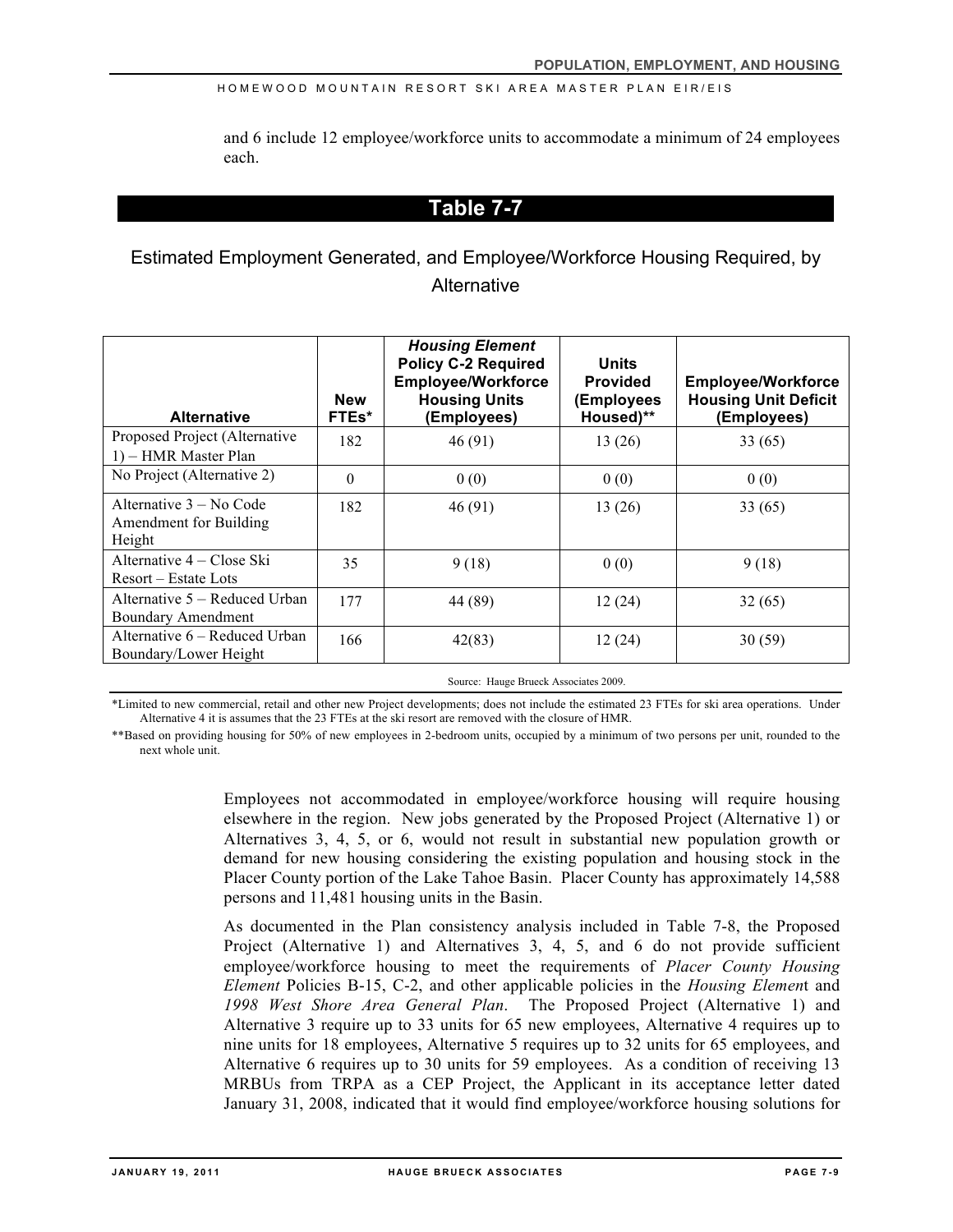the balance of new FTEs generated in excess of those served by the 13 on-site MRBUs. Following Master Plan adoption, HMR intends to identify and secure off-site employee/workforce housing for the balance of new full time equivalent employees generated by the selected alternative. Because the necessary off-site employee/workforce housing is not currently identified, this impact is considered to be significant, and mitigation is required.

### Mitigation: **PEH-1: Develop Homewood Employee/Workforce Housing Plan.**

The Project Applicant shall develop a detailed "Homewood Employee/Workforce Housing Plan" based on the alternative selected for Placer County review and approval. Provision of sufficient housing opportunities to accommodate a minimum of half of new FTEs generated by Project operation will be assured through a combination of one or more of the following:

- Development of new on-site employee/workforce housing;
- Development/renovation of off-site employee/workforce housing;
- Dedication of sufficient land for needed units, and/or;
- Payment of an in-lieu fee.

The designs of applicant-provided on-site and off-site employee/workforce housing shall be reviewed and approved by the County. An approved Homewood Employee/Workforce Housing Plan shall be required prior to the issuance of building permits or recordation of final maps, whichever occurs first. The Homewood Employee/Workforce Housing Plan shall provide an accounting of the final number of net new FTEs expected to be created by the constructed alternative with identified phasing; the number, locations, and capacity of new employee/workforce housing units to be developed; location and capacity of dedicated land for new employee/workforce housing; in-lieu fees paid to the County, and implementation schedule to ensure that sufficient new housing is available for new employees as Project construction is completed and operations begin.

After

Mitigation: *Less than Significant Impact; Proposed Project (Alternative 1), Alternatives 3, 4, 5, and 6*

Implementation of Mitigation Measure PEH-1 will ensure that sufficient employee/workforce housing is provided on-site and/or off-site for at least half of the expected new FTEs generated, consistent with *Placer County General Plan Housing Element* Policies B-15, C-2, and other applicable policies in the *Housing Elemen*t and *1998 West Shore Area General Plan*. Implementation of Mitigation Measure PEH-1 reduces this impact to less than significant.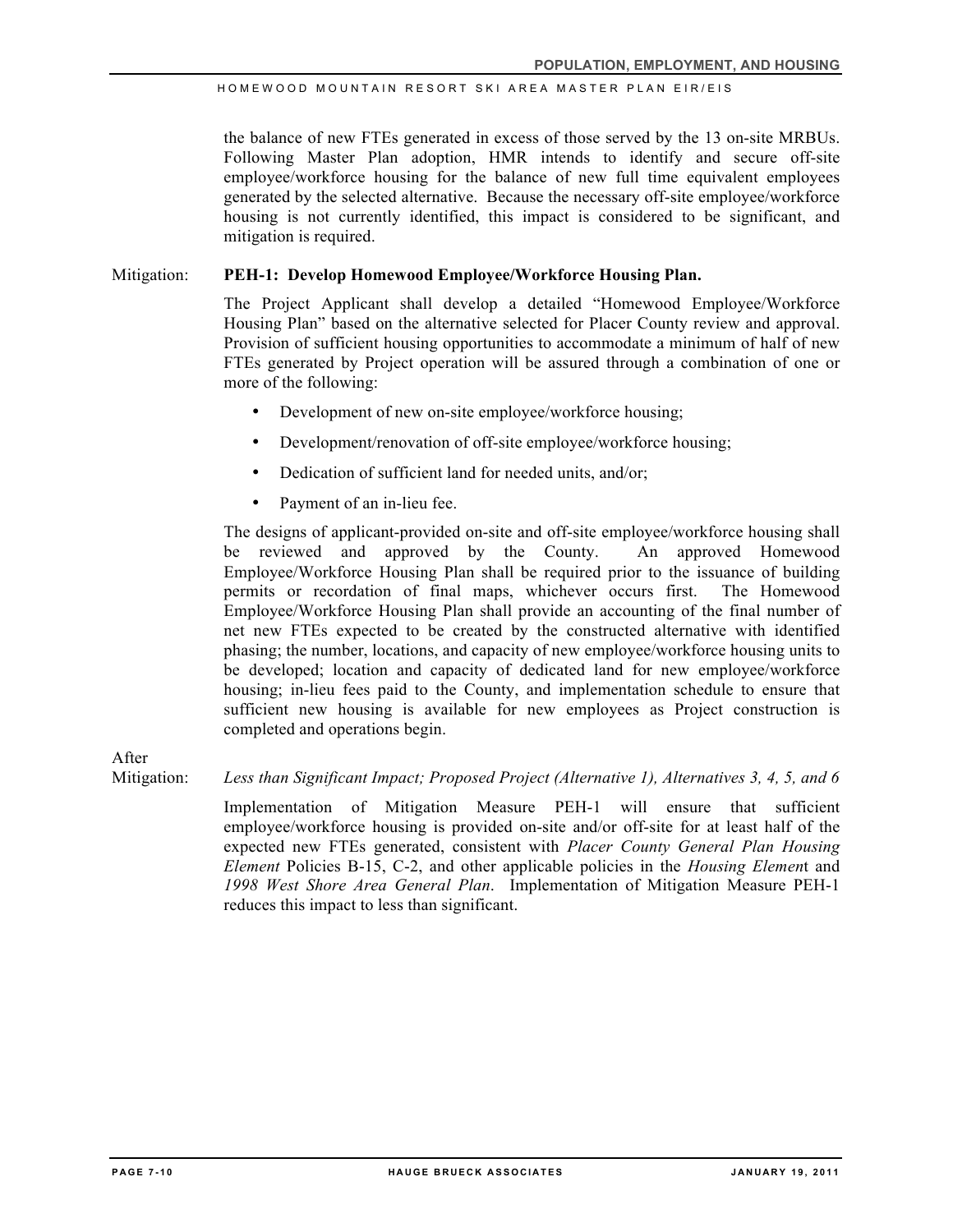# **Table 7-8**

HMR Consistency Analysis with the *1994 Placer County General Plan* and *2009 Housing Element*, and *1998 West Shore Area General Plan* Goals, Policies, and Development Standards Related to Population, Employment, and Housing

| <b>Goals, Policies, and Development Standards</b>                                                              | <b>HMR Master Plan Consistency Analysis</b>                                                                  |  |  |  |
|----------------------------------------------------------------------------------------------------------------|--------------------------------------------------------------------------------------------------------------|--|--|--|
| PLACER COUNTY 1994 GENERAL PLAN                                                                                |                                                                                                              |  |  |  |
| RESIDENTIAL LAND USE                                                                                           |                                                                                                              |  |  |  |
| Goal 1.B: To provide adequate land in a range of residential densities to accommodate the housing needs of     |                                                                                                              |  |  |  |
| all income groups expected to reside in Placer County.<br>1.B.1. The County shall promote the concentration of | Consistent. The Proposed Project (Alternative 1) and                                                         |  |  |  |
| new residential development in higher-density                                                                  | Alternatives 3, 4, 5, and 6 would concentrate new                                                            |  |  |  |
| residential areas located along major transportation                                                           | housing adjacent to the major transportation route in the                                                    |  |  |  |
| corridors and transit routes.                                                                                  | region, SR 89. The No Project (Alternative 2) includes                                                       |  |  |  |
|                                                                                                                | no changes to existing development.                                                                          |  |  |  |
| 1.B.2. The County shall encourage the concentration of                                                         | Consistent. The Proposed Project (Alternative 1) and                                                         |  |  |  |
| multi-family housing in and near downtowns, village<br>centers, major commercial areas, and neighborhood       | Alternatives 3, 5, and 6 would concentrate new multi-<br>family housing adjacent to mixed use and commercial |  |  |  |
| commercial centers.                                                                                            | areas. The No Project (Alternative 2) and Alternative 4                                                      |  |  |  |
|                                                                                                                | include no multi-family housing.                                                                             |  |  |  |
| 1.B.3. The County shall encourage the planning and                                                             | Consistent. The Proposed Project (Alternative 1) and                                                         |  |  |  |
| design of new residential subdivisions to emulate the                                                          | Alternatives 3, 4, 5, and 6 would consider County and                                                        |  |  |  |
| best characteristics (e.g., form, scale, and general                                                           | TRPA Design Guidelines and aesthetic requirements in                                                         |  |  |  |
| character) of existing, nearby neighborhoods.                                                                  | the design and location of new housing. The No Project<br>(Alternative 2) includes no changes to existing    |  |  |  |
|                                                                                                                | development.                                                                                                 |  |  |  |
| 1.B.4. The County shall ensure that residential land uses                                                      | Consistent. The Proposed Project (Alternative 1) and                                                         |  |  |  |
| are separated and buffered from such major facilities as                                                       | Alternatives 3, 4, 5, and 6 would concentrate new                                                            |  |  |  |
| landfills, airports, and sewage treatment plants.                                                              | housing in an area buffered from major facilities. The                                                       |  |  |  |
|                                                                                                                | No Project (Alternative 2) includes no changes to<br>existing development.                                   |  |  |  |
| 1.B.5. The County shall require residential project                                                            | Consistent. The Proposed Project (Alternative 1) and                                                         |  |  |  |
| design to reflect and consider natural features, noise                                                         | Alternatives 3, 4, 5, and 6 would consider County and                                                        |  |  |  |
| exposure of residents, visibility of structures, circulation,                                                  | TRPA Design Guidelines and aesthetic requirements in                                                         |  |  |  |
| access, and the relationship of the project to surrounding                                                     | the design and location of new housing. The No Project                                                       |  |  |  |
| uses. Residential densities and lot patterns will be                                                           | (Alternative 2) includes no changes to existing                                                              |  |  |  |
| determined by these and other factors. As a result, the<br>maximum density specified by General Plan           | development.                                                                                                 |  |  |  |
| designations or zoning for a given parcel of land may                                                          |                                                                                                              |  |  |  |
| not be realized.                                                                                               |                                                                                                              |  |  |  |
| 1.B.6. The County shall require new subdivided lots to                                                         | Consistent. Subdivided lots under the Proposed Project                                                       |  |  |  |
| be adequate in size and appropriate in shape for the                                                           | (Alternative 1) and Alternatives $3, 4, 5$ , and 6 would be                                                  |  |  |  |
| range of primary and accessory uses designated for the                                                         | adequate in size and shape for the range of uses. The No                                                     |  |  |  |
| area.                                                                                                          | Project (Alternative 2) includes no changes to existing<br>development.                                      |  |  |  |
| 1.B.7. The County shall require multi-family                                                                   | Consistent. Multi-family housing in the Proposed                                                             |  |  |  |
| developments to include private, contiguous, open space                                                        | Project (Alternative 1) and Alternatives 3, 5, and 6                                                         |  |  |  |
| for each dwelling.                                                                                             | include private, contiguous, open space for each                                                             |  |  |  |
|                                                                                                                | dwelling. The No Project (Alternative 2) and                                                                 |  |  |  |
|                                                                                                                | Alternative 4 include no multi-family housing.                                                               |  |  |  |
| 1.B.8. The County shall require residential subdivisions                                                       | <b>Consistent.</b> The No Project (Alternative 2) includes no                                                |  |  |  |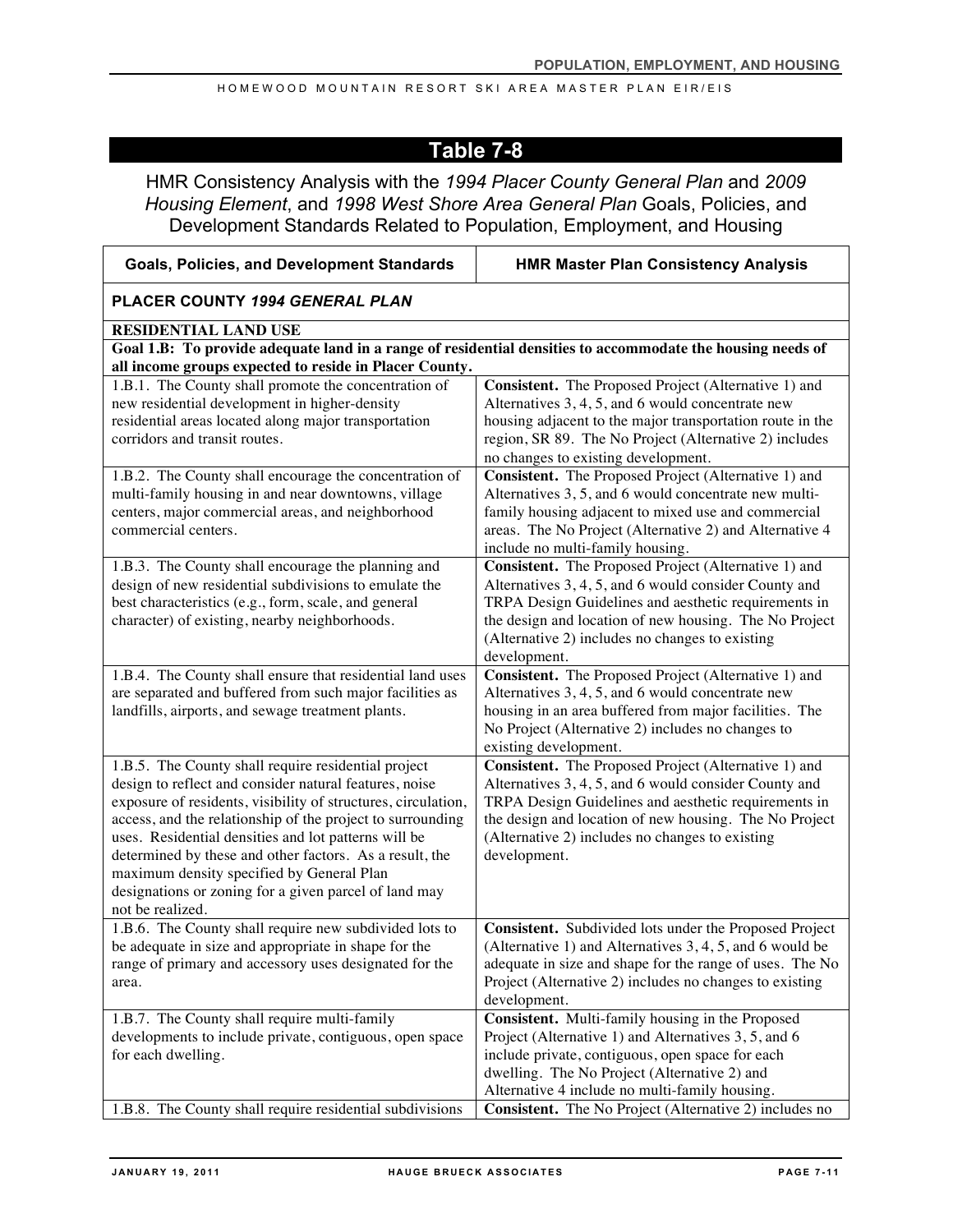| <b>Goals, Policies, and Development Standards</b>                                                                    | <b>HMR Master Plan Consistency Analysis</b>                                                                        |
|----------------------------------------------------------------------------------------------------------------------|--------------------------------------------------------------------------------------------------------------------|
| to be designed to provide well-connected internal and<br>external street and pedestrian systems.                     | changes to existing development.                                                                                   |
|                                                                                                                      | Consistent with Mitigation. The Proposed Project                                                                   |
|                                                                                                                      | (Alternative 1) and Alternatives 3, 4, 5, and 6 have                                                               |
|                                                                                                                      | potential to result in inadequate internal emergency                                                               |
|                                                                                                                      | vehicle access and evacuation routes. See Chapter 17 -                                                             |
|                                                                                                                      | Hazardous Materials and Public Safety, Impact PS-2 for                                                             |
|                                                                                                                      | discussion of required mitigation measures.                                                                        |
| 1.B.9. The County shall discourage the development of                                                                | Consistent. The Proposed Project (Alternative 1) and                                                               |
| isolated, remote, and/or walled residential projects that<br>do not contribute to the sense of community desired for | Alternatives 3, 4, 5, and 6 are located and designed to be<br>integrated into the existing Homewood community. The |
| the area.                                                                                                            | No Project (Alternative 2) includes no changes to                                                                  |
|                                                                                                                      | existing development.                                                                                              |
| 1.B.10. The County shall require that all residential                                                                | Consistent. The Proposed Project (Alternative 1) and                                                               |
| development provide private and/or public open spaces                                                                | Alternatives 3, 4, 5, and 6 provide open spaces for                                                                |
| in order to insure that each parcel contributes to the                                                               | adequate provision of light, air, and open space. The No                                                           |
| adequate provision of light, air, and open space.                                                                    | Project (Alternative 2) includes no changes to existing                                                            |
|                                                                                                                      | development.                                                                                                       |
| <b>COMMERCIAL LAND</b>                                                                                               |                                                                                                                    |
| Goal 1.D: To designate adequate commercial land for and promote development of commercial uses to meet               |                                                                                                                    |
| the present and future needs of Placer County residents and visitors and maintain economic vitality.                 |                                                                                                                    |
| <b>General Commercial Areas Policies</b>                                                                             |                                                                                                                    |
| 1.D.1. The County shall require that new commercial                                                                  | Consistent. The Proposed Project (Alternative 1) and                                                               |
| development be designed to encourage and facilitate                                                                  | Alternatives 3, 4, 5, and 6 include mixed-use or                                                                   |
| pedestrian circulation within and between commercial<br>sites and nearby residential areas rather than being         | neighborhood commercial areas with pedestrian access.<br>The No Project (Alternative 2) includes no changes to     |
| designed primarily to serve vehicular circulation.                                                                   | existing development.                                                                                              |
| 1.D.3. The County shall require that new, urban,                                                                     | Consistent. Commercial areas are located on SR 89, the                                                             |
| community commercial centers locate adjacent to major                                                                | major transportation route in the area, under Proposed                                                             |
| activity nodes and major transportation corridors.                                                                   | Project (Alternative 1) and Alternatives 3, 4, 5, and 6.                                                           |
| Community commercial centers should provide goods                                                                    | The No Project (Alternative 2) includes no changes to                                                              |
| and services that residents have historically had to travel                                                          | existing development.                                                                                              |
| outside of the area to obtain.                                                                                       |                                                                                                                    |
| <b>Downtown Areas/Village Centers Policies</b>                                                                       |                                                                                                                    |
| 1.D.5. The County shall encourage existing and new                                                                   | Consistent. The Proposed Project (Alternative 1) and                                                               |
| downtowns/village centers to provide a variety of goods                                                              | Alternatives 3, 4, 5, and 6 include mixed-use or                                                                   |
| and services, both public and private.                                                                               | neighborhood commercial areas that provide a variety of<br>goods and services adjacent to other commercial uses in |
|                                                                                                                      | Homewood. The No Project (Alternative 2) includes no                                                               |
|                                                                                                                      | changes to existing development.                                                                                   |
| 1.D.6. The County shall promote use of first floor space                                                             | Consistent. The Proposed Project (Alternative 1) and                                                               |
| in new buildings in downtowns/village centers for retail,                                                            | Alternatives 3, 4, 5, and 6 include mixed-use with first-                                                          |
| food service, financial institutions, and other high-                                                                | floor retail. The No Project (Alternative 2) includes no                                                           |
| volume commercial uses.                                                                                              | changes to existing development.                                                                                   |
| <b>JOBS-HOUSING BALANCE</b>                                                                                          |                                                                                                                    |
| Goal 1.M: To work toward a jobs-housing balance.                                                                     |                                                                                                                    |
| 1.M.1. The County shall concentrate most new growth                                                                  | Consistent. The Proposed Project (Alternative 1) and                                                               |
| within existing communities emphasizing infill                                                                       | Alternatives 3, 4, 5, and 6 provides for growth and infill                                                         |
| development, intensified use of existing development,                                                                | development within an existing community. The No                                                                   |
| and expanded services, so individual communities                                                                     | Project (Alternative 2) includes no changes to existing                                                            |
| become more complete, diverse, and balanced.                                                                         | development.                                                                                                       |
| 1.M.3. The County shall encourage the creation of                                                                    | Consistent. The Proposed Project (Alternative 1) and                                                               |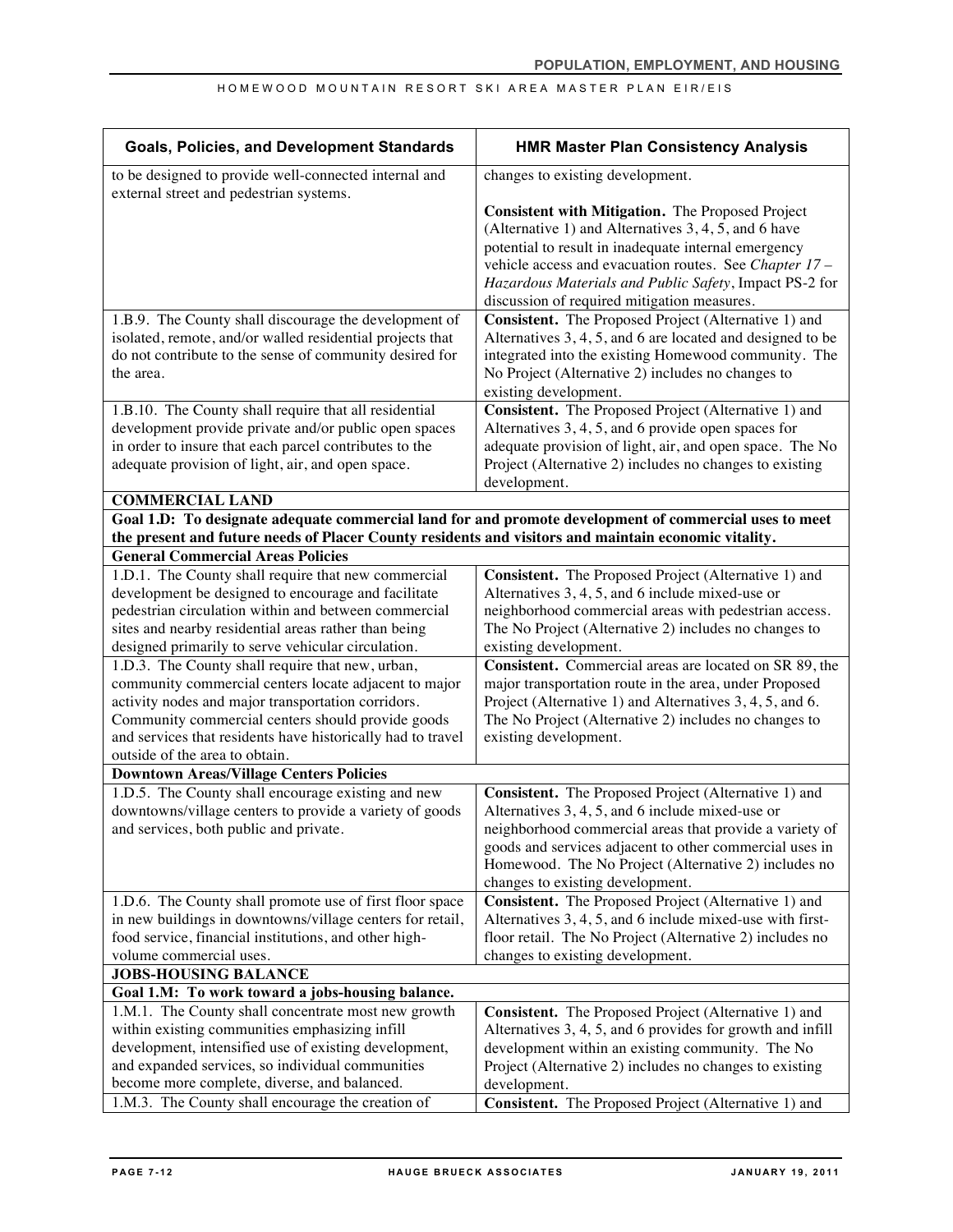| <b>Goals, Policies, and Development Standards</b>                                                                                                                                                  | <b>HMR Master Plan Consistency Analysis</b>                                                                                                                                                                 |
|----------------------------------------------------------------------------------------------------------------------------------------------------------------------------------------------------|-------------------------------------------------------------------------------------------------------------------------------------------------------------------------------------------------------------|
| primary wage-earner jobs, or housing which meets<br>projected income levels, in those areas of Placer County<br>where an imbalance between jobs and housing exists.<br><b>ECONOMIC DEVELOPMENT</b> | Alternatives 3, 4, 5, and 6 provides for expanded<br>commercial, retail, and mixed-uses for new employment<br>opportunities. The No Project (Alternative 2) includes<br>no changes to existing development. |
| Goal 1.N: To maintain a healthy and diverse local economy that meets the present and future employment,                                                                                            |                                                                                                                                                                                                             |
| shopping, recreational, public safety, and service needs of Placer County residents and to expand the                                                                                              |                                                                                                                                                                                                             |
| economic base to better serve the needs of residents.                                                                                                                                              |                                                                                                                                                                                                             |
| 1.N.1. The County shall promote economic expansion                                                                                                                                                 | Consistent. The Proposed Project (Alternative 1) and                                                                                                                                                        |
| based on Placer County's unique recreational                                                                                                                                                       | Alternatives 3, 5, and 6 provide for economic expansion                                                                                                                                                     |
| opportunities and natural resources.                                                                                                                                                               | related to a unique natural resource and recreational                                                                                                                                                       |
|                                                                                                                                                                                                    | opportunity. The No Project (Alternative 2) includes no                                                                                                                                                     |
|                                                                                                                                                                                                    | changes to existing development.                                                                                                                                                                            |
|                                                                                                                                                                                                    |                                                                                                                                                                                                             |
|                                                                                                                                                                                                    | Not Consistent. Alternative 4 would reduce natural                                                                                                                                                          |
|                                                                                                                                                                                                    | resource based recreational opportunities with closure of                                                                                                                                                   |
|                                                                                                                                                                                                    | the ski area. See Chapter 18 - Recreation, Impact REC-                                                                                                                                                      |
|                                                                                                                                                                                                    | 2 and Impact REC-4 for discussion and analysis.                                                                                                                                                             |
| <b>High Sierra Policies</b>                                                                                                                                                                        |                                                                                                                                                                                                             |
| 1.N.15. The County shall support development of                                                                                                                                                    | Consistent. The Proposed Project (Alternative 1) and                                                                                                                                                        |
| tourist and recreational facilities that extend the High                                                                                                                                           | Alternatives 3, 5, and 6 provide for economic expansion                                                                                                                                                     |
| Sierra's tourist season.                                                                                                                                                                           | related to a unique natural resource and recreational                                                                                                                                                       |
|                                                                                                                                                                                                    | opportunity. The No Project (Alternative 2) includes no                                                                                                                                                     |
|                                                                                                                                                                                                    | changes to existing development.                                                                                                                                                                            |
|                                                                                                                                                                                                    | Not Consistent. Alternative 4 would reduce tourist and                                                                                                                                                      |
|                                                                                                                                                                                                    | recreational facilities that extend the High Sierra's tourist                                                                                                                                               |
|                                                                                                                                                                                                    | season with closure of the ski area. See Chapter 18 -                                                                                                                                                       |
|                                                                                                                                                                                                    | Recreation, Impact REC-2 and Impact REC-4 for                                                                                                                                                               |
|                                                                                                                                                                                                    | discussion and analysis.                                                                                                                                                                                    |
| <b>Placer County General Plan 2009 Housing Element</b>                                                                                                                                             |                                                                                                                                                                                                             |
|                                                                                                                                                                                                    |                                                                                                                                                                                                             |
| A. NEW RESIDENTIAL CONSTRUCTION                                                                                                                                                                    |                                                                                                                                                                                                             |
| Goal A. To provide new housing opportunities to meet the needs of existing and future Placer County                                                                                                |                                                                                                                                                                                                             |
| residents in all income categories.                                                                                                                                                                |                                                                                                                                                                                                             |
| A-1. The County shall maintain an adequate supply of<br>appropriately zoned land with public services to                                                                                           | Consistent. The Proposed Project (Alternative 1) and                                                                                                                                                        |
| accommodate housing needs of existing and future                                                                                                                                                   | Alternatives 3, 4, 5, and 6 focus new residential<br>development on appropriately zoned lands. The No                                                                                                       |
| residents.                                                                                                                                                                                         | Project (Alternative 2) includes no changes to existing                                                                                                                                                     |
|                                                                                                                                                                                                    | development.                                                                                                                                                                                                |
| A-3. The County shall encourage innovative                                                                                                                                                         | Consistent. The Proposed Project (Alternative 1) and                                                                                                                                                        |
| subdivision design and a range of housing types within                                                                                                                                             | Alternatives 3, 5, and 6 provide a range of housing                                                                                                                                                         |
| larger-scale development projects to encourage mixed-                                                                                                                                              | types. The No Project (Alternative 2) includes no                                                                                                                                                           |
| income communities (e.g., single-family detached                                                                                                                                                   | changes to existing development.                                                                                                                                                                            |
| homes, second units, duplexes, live-work units).                                                                                                                                                   |                                                                                                                                                                                                             |
|                                                                                                                                                                                                    | Consistent with Mitigation. Alternative 4 provides                                                                                                                                                          |
|                                                                                                                                                                                                    | only single-family housing affordable to above-moderate                                                                                                                                                     |
|                                                                                                                                                                                                    | income households. Mitigation Measure PEH-1                                                                                                                                                                 |
|                                                                                                                                                                                                    | requires the development of a Homewood                                                                                                                                                                      |
|                                                                                                                                                                                                    | Employee/Workforce Housing Plan to achieve                                                                                                                                                                  |
|                                                                                                                                                                                                    | consistency with Policy A-3.                                                                                                                                                                                |
| A-4. The County shall encourage mixed-use and transit-                                                                                                                                             | Consistent. The Proposed Project (Alternative 1) and                                                                                                                                                        |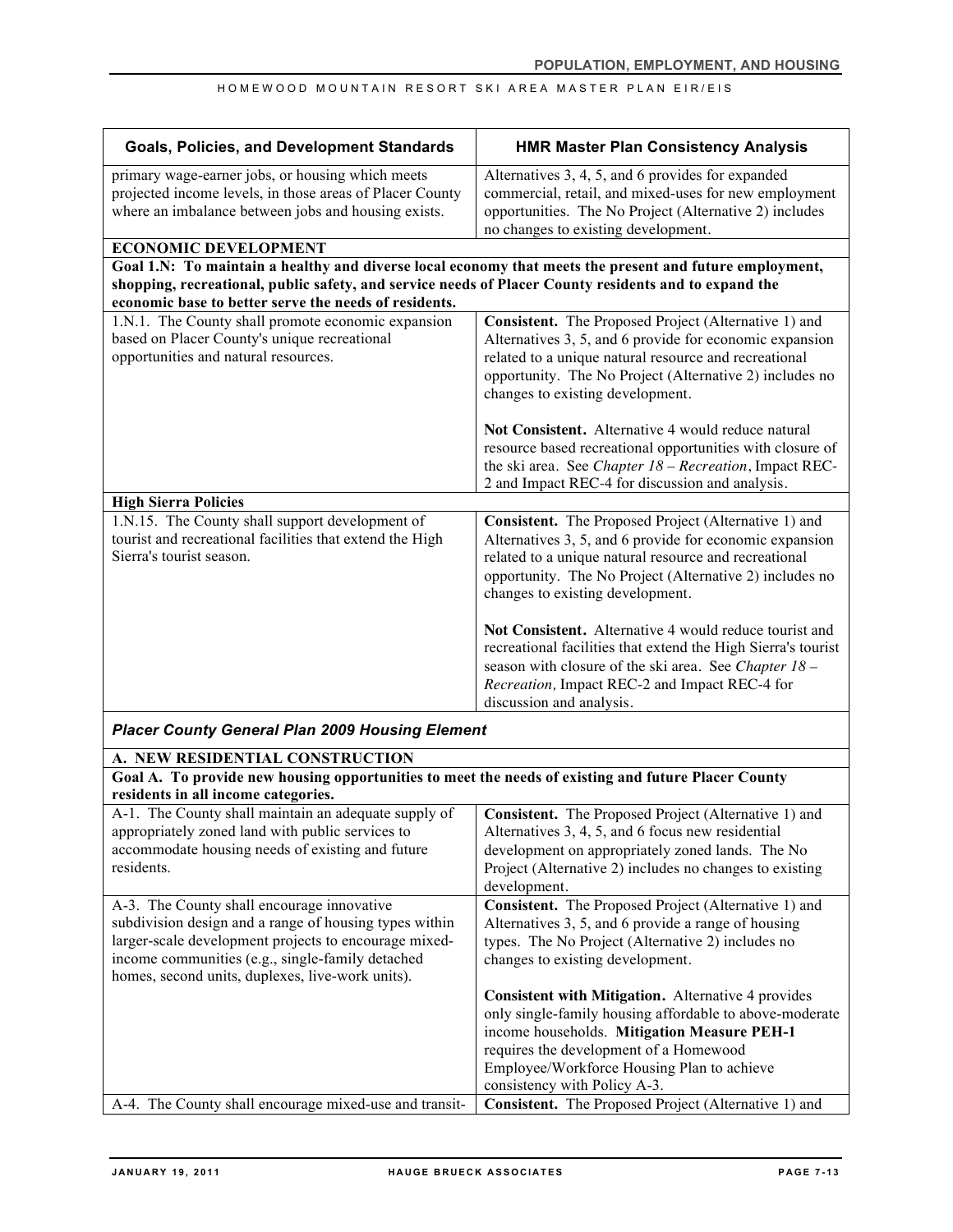| <b>Goals, Policies, and Development Standards</b>                                                                                                                                                                                                                   | <b>HMR Master Plan Consistency Analysis</b>                                                                                                                                                                                                                                                                                                                                   |
|---------------------------------------------------------------------------------------------------------------------------------------------------------------------------------------------------------------------------------------------------------------------|-------------------------------------------------------------------------------------------------------------------------------------------------------------------------------------------------------------------------------------------------------------------------------------------------------------------------------------------------------------------------------|
| oriented development projects where housing is<br>provided in conjunction with compatible nonresidential<br>uses.                                                                                                                                                   | Alternatives 3, 4, 5, and 6 focus new residential<br>development adjacent to transit opportunities and<br>commercial/retail land uses. The No Project<br>(Alternative 2) includes no changes to existing<br>development.                                                                                                                                                      |
| A-5. The County shall encourage residential infill<br>development through flexible development standards,<br>and other incentives in areas of the county where<br>adequate public facilities and services are already in<br>place.                                  | Consistent. The Proposed Project (Alternative 1) and<br>Alternatives 3, 4, 5, and 6 focus new residential<br>development in an infill location served by existing<br>public services and utility infrastructure.                                                                                                                                                              |
| A-7. The County shall encourage the development of<br>multi-family dwellings in locations where adequate<br>infrastructure and public services are available.                                                                                                       | Consistent. The Proposed Project (Alternative 1) and<br>Alternatives 3, 5, and 6 focus new residential<br>development in an infill location served by existing<br>public services and utility infrastructure. The No Project<br>(Alternative 2) and Alternative 4 include no multi-family<br>dwellings.                                                                       |
| <b>B. AFFORDABLE HOUSING</b><br>Goal B. To encourage construction and maintenance of safe, decent and sound affordable housing in the                                                                                                                               |                                                                                                                                                                                                                                                                                                                                                                               |
| county.                                                                                                                                                                                                                                                             |                                                                                                                                                                                                                                                                                                                                                                               |
| B-1. The County shall give highest priority for permit<br>processing to development projects that include an<br>affordable residential component.                                                                                                                   | Consistent. The Proposed Project (Alternative 1) and<br>Alternatives 3, 5, and 6 include an employee/workforce<br>housing component. The No Project (Alternative 2)<br>includes no changes to existing development.                                                                                                                                                           |
|                                                                                                                                                                                                                                                                     | Consistent with Mitigation. Alternative 4 provides<br>only single-family housing affordable to above-moderate<br>income households. Mitigation Measure PEH-1<br>requires the development of a Homewood<br>Employee/Workforce Housing Plan to achieve<br>consistency with Policy B-1.                                                                                          |
| B-4. The County shall require housing for low-income<br>households that is to be constructed on-site in a new<br>residential project to be dispersed throughout the project<br>to the extent practical given the size of the project and<br>other site constraints. | Consistent. The Proposed Project (Alternative 1) and<br>Alternatives 3, 5, and 6 provide an employee/workforce<br>housing component that will be situated on-site or<br>nearby and accessible by transit. The No Project<br>(Alternative 2) and Alternative 4 include no<br>employee/workforce housing.                                                                       |
| B-6. The County shall require low-income-housing<br>units in density bonus, or other projects that may be<br>required to provide affordable housing, to be developed<br>in a timely manner with the market-rate units in the                                        | Consistent. The No Project (Alternative 2) includes no<br>changes to existing development, and no<br>employee/workforce housing is required.                                                                                                                                                                                                                                  |
| project to avoid delaying the construction of the<br>affordable units to the end of the project.                                                                                                                                                                    | Consistent with Mitigation. The Proposed Project<br>(Alternative 1) and Alternatives 3, 4, 5, and 6 do not<br>provide a sufficiently detailed employee/workforce<br>housing plan to demonstrate compliance with Policy B-<br>6. Mitigation Measure PEH-1 requires the<br>development of a Homewood Employee/Workforce<br>Housing Plan to achieve consistency with Policy B-6. |
| B-7. The County shall facilitate expanded housing<br>opportunities that are affordable to the workforce of<br>Placer County.                                                                                                                                        | Consistent. The Proposed Project (Alternative 1) and<br>Alternatives 3, 5, and 6 include employee/workforce<br>housing. The No Project (Alternative 2) includes no<br>changes to existing development, and no<br>employee/workforce housing is required.                                                                                                                      |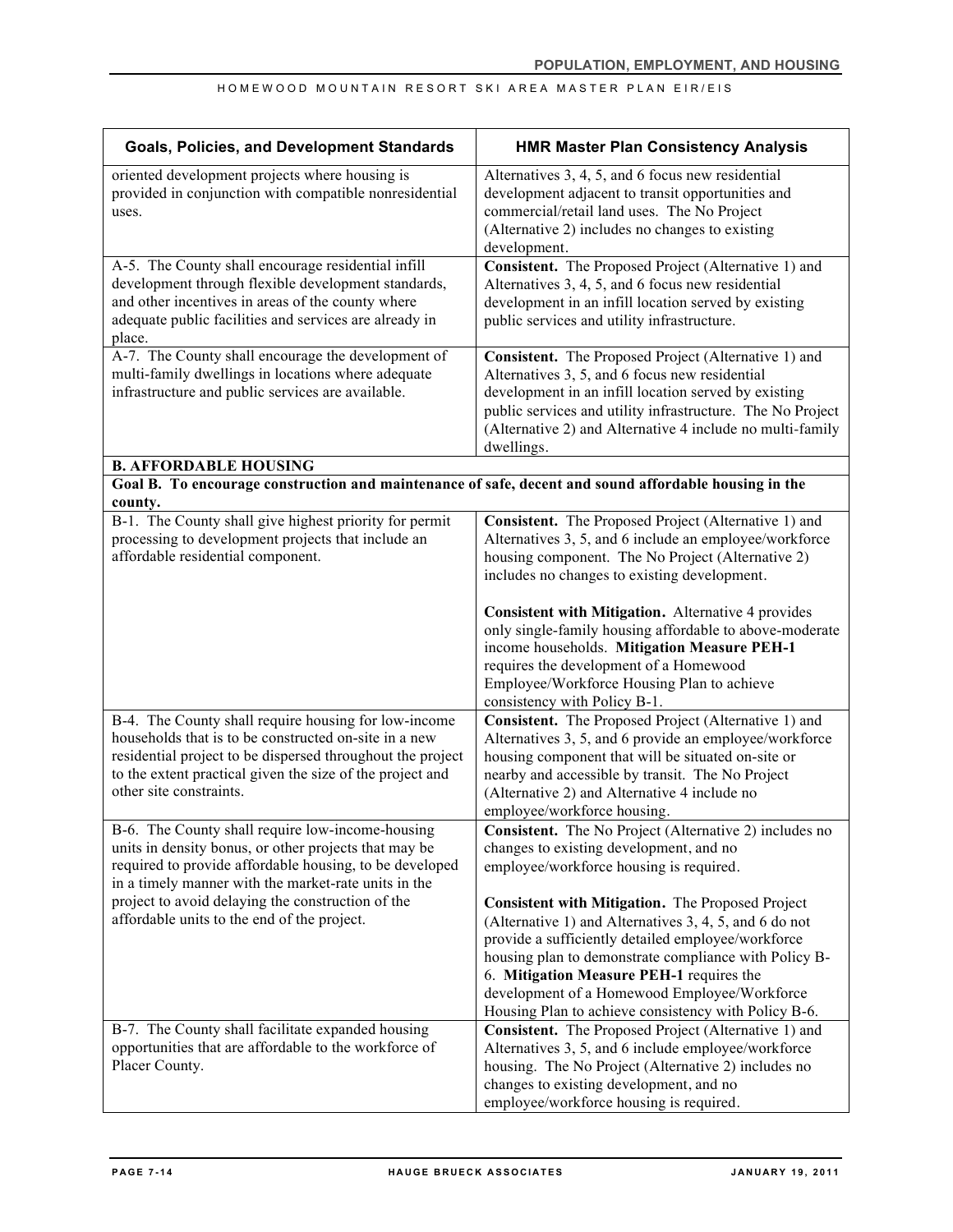| <b>Goals, Policies, and Development Standards</b>                                                                                                                                                                                                                                                                                   | <b>HMR Master Plan Consistency Analysis</b>                                                                                                                                                                                                                                                                                                                                                                                                                             |
|-------------------------------------------------------------------------------------------------------------------------------------------------------------------------------------------------------------------------------------------------------------------------------------------------------------------------------------|-------------------------------------------------------------------------------------------------------------------------------------------------------------------------------------------------------------------------------------------------------------------------------------------------------------------------------------------------------------------------------------------------------------------------------------------------------------------------|
|                                                                                                                                                                                                                                                                                                                                     | Consistent with Mitigation. Alternative 4 does not<br>provide employee/workforce housing. Mitigation<br>Measure PEH-1 requires the development of a<br>Homewood Employee/Workforce Housing Plan to<br>achieve consistency with Policy B-7.                                                                                                                                                                                                                              |
| B-10. On a case-by-case basis, when evaluating<br>possible reductions in development standards to<br>encourage affordable housing, the County shall also<br>consider public health, safety, and other important<br>standards such as adequate open space in developments.                                                           | Consistent. The No Project (Alternative 2) includes no<br>changes to existing development, and no<br>employee/workforce housing is required.<br>Consistent with Mitigation. Alternative 4 does not<br>provide employee/workforce housing. The Proposed<br>Project (Alternative 1) and Alternatives 3, 4, 5, and 6 do<br>not provide a sufficiently detailed employee/workforce                                                                                          |
| B-12. The County shall continue to give highest priority<br>in the development review process to senior housing,<br>very low-, low- and moderate-income housing projects.                                                                                                                                                           | housing plan to demonstrate compliance with Policy B-<br>10. Mitigation Measure PEH-1 requires the<br>development of a Homewood Employee/Workforce<br>Housing Plan to achieve consistency with Policy B-10.<br>Consistent. The Proposed Project (Alternative 1) and<br>Alternatives 3, 5, and 6 include employee/workforce<br>housing. The No Project (Alternative 2) includes no<br>changes to existing development, and no<br>employee/workforce housing is required. |
|                                                                                                                                                                                                                                                                                                                                     | Consistent with Mitigation. Alternative 4 does not<br>provide employee/workforce housing. Mitigation<br>Measure PEH-1 requires the development of a<br>Homewood Employee/Workforce Housing Plan to<br>achieve consistency with Policy B-12.                                                                                                                                                                                                                             |
| B-13. The County shall continue to implement the<br>following incentive programs for the construction of<br>affordable housing:<br>Allow second residential units with single-<br>family residences;<br>Allow mobile homes and manufactured housing<br>$\bullet$                                                                    | Consistent. The Proposed Project (Alternative 1) and<br>Alternatives 3, 5, and 6 include employee/workforce<br>housing. The No Project (Alternative 2) includes no<br>changes to existing development, and no<br>employee/workforce housing is required.                                                                                                                                                                                                                |
| in all residential zoning districts;<br>Allow "hardship mobile homes" as second<br>residential units in residential and/or<br>agricultural zones; and<br>Allow relief from parking standards and other<br>$\bullet$<br>specified development standards on<br>developments for seniors and for low and very<br>low-income residents. | Consistent with Mitigation. Alternative 4 does not<br>provide employee/workforce housing. Mitigation<br>Measure PEH-1 requires the development of a<br>Homewood Employee/Workforce Housing Plan to<br>achieve consistency with Policy B-13.                                                                                                                                                                                                                             |
| B-15. The County shall require that any privately-<br>initiated proposal to amend a General Plan or<br>Community Plan land use designation of<br>Agricultural/Timberland, Resort and Recreation, Open                                                                                                                               | Consistent. The No Project (Alternative 2) includes no<br>changes to existing development, and no<br>employee/workforce housing is required.                                                                                                                                                                                                                                                                                                                            |
| Space, General Commercial, Tourist/Resort<br>Commercial, or Business Park/Industrial to a land use<br>designation of Residential or Specific Plan shall include<br>an affordable housing component subject to approval by<br>County and/or comply with any adopted County                                                           | Consistent with Mitigation. The Proposed Project<br>(Alternative 1) and Alternatives 3, 5, and 6 do not<br>provide sufficient detail in their employee/workforce<br>housing component to demonstrate compliance.<br>Alternative 4 provides no employee/workforce housing.                                                                                                                                                                                               |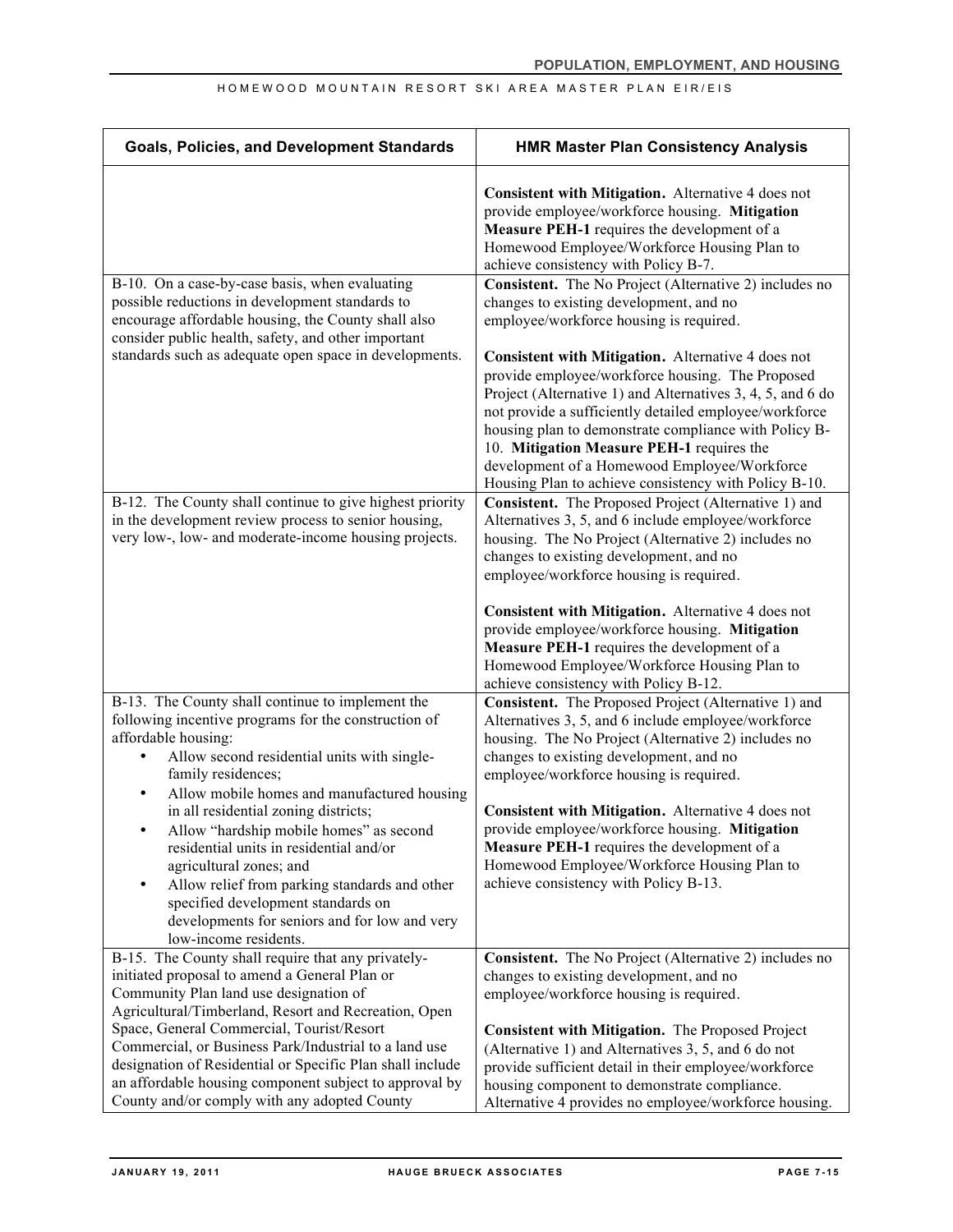| <b>Goals, Policies, and Development Standards</b>                                                                                                                                                                                                                                     | <b>HMR Master Plan Consistency Analysis</b>                                                                                                                                                                                                                                              |
|---------------------------------------------------------------------------------------------------------------------------------------------------------------------------------------------------------------------------------------------------------------------------------------|------------------------------------------------------------------------------------------------------------------------------------------------------------------------------------------------------------------------------------------------------------------------------------------|
| affordable housing program.                                                                                                                                                                                                                                                           | Mitigation Measure PEH-1 requires the development<br>of a Homewood Employee/Workforce Housing Plan to<br>achieve consistency with Policy B-15.                                                                                                                                           |
| C. HOUSING IN THE TAHOE BASIN                                                                                                                                                                                                                                                         |                                                                                                                                                                                                                                                                                          |
| Goal C. To promote housing opportunities that meet the specific needs of residents and workers in the Tahoe<br><b>Basin portion of Placer County.</b>                                                                                                                                 |                                                                                                                                                                                                                                                                                          |
| C-2. The County shall require new development in the                                                                                                                                                                                                                                  | Consistent. The No Project (Alternative 2) includes no                                                                                                                                                                                                                                   |
| Sierra Nevada and Lake Tahoe areas to provide for<br>employee housing equal to at least 50 percent of the<br>housing demand generated by the project. If the project                                                                                                                  | changes to existing development, and no<br>employee/workforce housing is required.                                                                                                                                                                                                       |
| is an expansion of an existing use, the requirement shall<br>only apply to that portion of the project that is expanded<br>(e.g., the physical footprint of the project or an<br>intensification of the use). Employee housing shall be<br>provided for in one of the following ways: | Consistent with Mitigation. The Proposed Project<br>(Alternative 1) and Alternatives 3, 4, 5, and 6 do not<br>include sufficient employee/workforce housing for at<br>least half of new FTEs. Mitigation Measure PEH-1<br>requires the development of a Homewood                         |
| Construction of on-site employee housing;<br>Construction of off-site employee housing;                                                                                                                                                                                               | Employee/Workforce Housing Plan to achieve<br>consistency with Policy C-2 by requiring construction of                                                                                                                                                                                   |
| Dedication of land for needed units; and/or<br>$\bullet$<br>Payment of an in-lieu fee.<br>$\bullet$                                                                                                                                                                                   | sufficient on-site and off-site employee/workforce<br>housing, dedication of sufficient land for new housing,<br>and/or payment the appropriate in-lieu fee.                                                                                                                             |
| H. ENERGY CONSERVATION                                                                                                                                                                                                                                                                |                                                                                                                                                                                                                                                                                          |
| Goal H. To increase the efficiency of energy use in new and existing homes with a concurrent reduction in<br>housing costs for Placer County residents.                                                                                                                               |                                                                                                                                                                                                                                                                                          |
| H-1. The County shall require that all new dwelling<br>units meet current State requirements for energy<br>efficiency, and encourage developers to exceed Title 24<br>requirements. Retrofitting of existing units shall be<br>encouraged.                                            | Consistent. The Proposed Project (Alternative 1) and<br>Alternatives 3, 4, 5, and 6 will be designed to exceed<br>Title 24 standards and meet LEED Certification<br>standards for energy conservation. The No Project<br>(Alternative 2) includes no changes to existing<br>development. |
| H-2. The County shall promote land use patterns that<br>encourage energy efficiency, to the extent feasible.                                                                                                                                                                          | Consistent. The Proposed Project (Alternative 1) and<br>Alternatives 3, 4, 5, and 6 will be designed to exceed<br>Title 24 standards and meet LEED Certification<br>standards for energy conservation. The No Project<br>(Alternative 2) includes no changes to existing<br>development. |
| H-4. The County shall continue to implement provisions<br>of the Subdivision Map Act that require subdivisions to<br>be oriented for solar access, to the extent practical.                                                                                                           | Consistent. The Proposed Project (Alternative 1) and<br>Alternatives 3, 4, 5, and 6 will be designed to provide<br>adequate solar access. The No Project (Alternative 2)<br>includes no changes to existing development.                                                                 |
| <b>QUANTIFIED HOUSING OBJECTIVES FOR THE 2008-2013 PLANNING PERIOD</b>                                                                                                                                                                                                                |                                                                                                                                                                                                                                                                                          |
| For the 2008-2013 planning period:<br>Extremely Low Income: 150 units.                                                                                                                                                                                                                | Consistent. The Proposed Project (Alternative 1) and<br>Alternatives 3, 4, 5, and 6 provide market rate housing                                                                                                                                                                          |
| Very low-income: 490 units.                                                                                                                                                                                                                                                           | affordable to above moderate-income households. The                                                                                                                                                                                                                                      |
| Low-income: 430 units.                                                                                                                                                                                                                                                                | Proposed Project (Alternative 1) and Alternative 3                                                                                                                                                                                                                                       |
| Moderate Income: 365 units.                                                                                                                                                                                                                                                           | contribute 13 employee/workforce housing units on-site,                                                                                                                                                                                                                                  |
| Subtotal, Affordable Housing: 1,435 units                                                                                                                                                                                                                                             | and Alternatives 5 and 6 provide 12 units. Due to the                                                                                                                                                                                                                                    |
| Above moderate income: 128 units.<br>Total Units: 1,563 units.                                                                                                                                                                                                                        | resort setting of the Project area, new housing units are<br>expected to be mostly multi-family vacation units or<br>rentals with the exception of 16 single-family detached                                                                                                             |
| Tenure: 25% rentals, 75% owner-occupied.<br>Type: 75% single-family detached; 25% multi-family<br>and mobile home.                                                                                                                                                                    | homes under Alternative 4, 16 under Alternative 5, and<br>14 under Alternative 6. Consequently, tenure and type<br>ratios would not be met for the Project area housing.                                                                                                                 |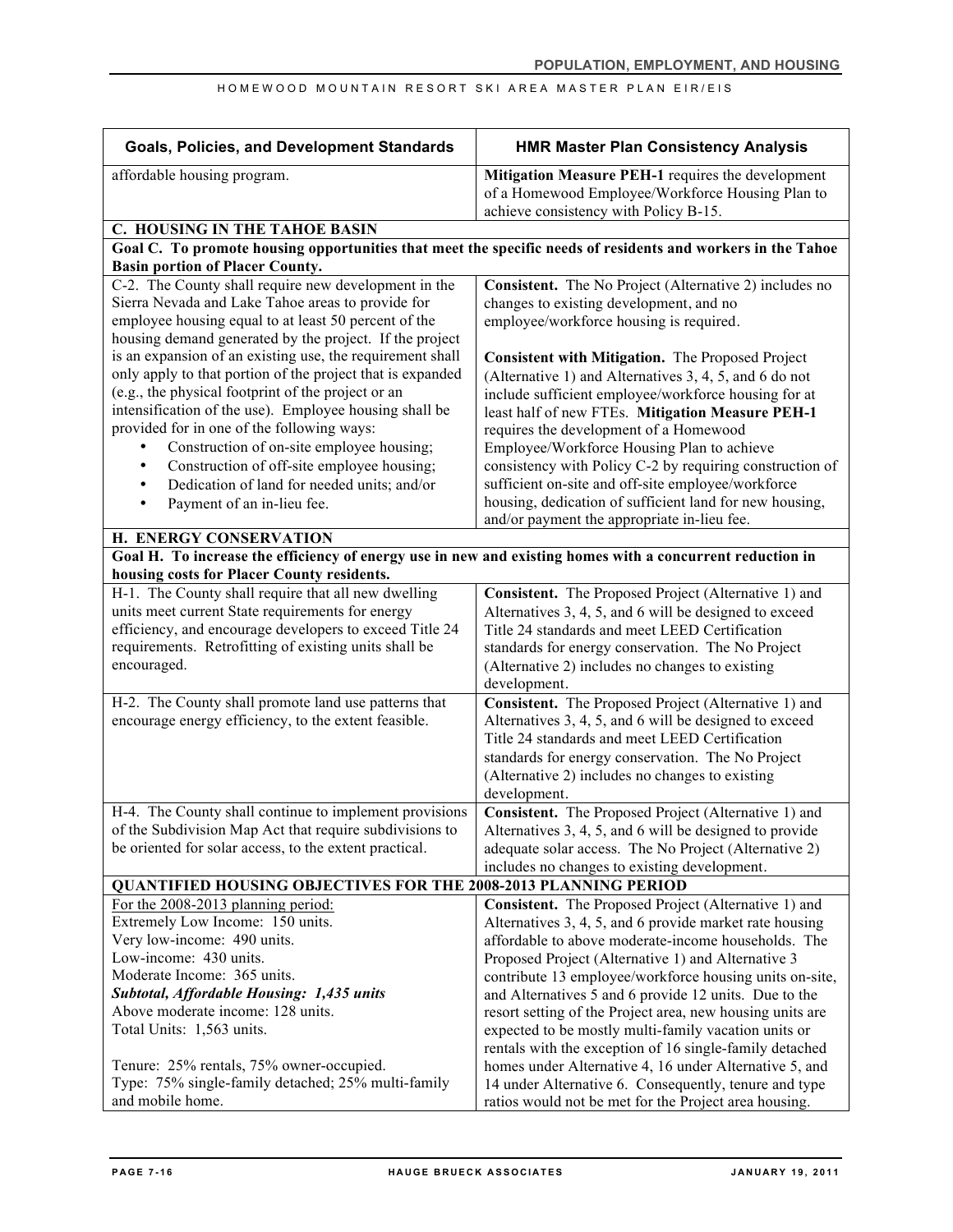| <b>Goals, Policies, and Development Standards</b>                                                                                                                                                                                                                                                                                     | <b>HMR Master Plan Consistency Analysis</b>                                                                                                                                                                                                                                                                                                                                                                                                                                                                                                                                   |
|---------------------------------------------------------------------------------------------------------------------------------------------------------------------------------------------------------------------------------------------------------------------------------------------------------------------------------------|-------------------------------------------------------------------------------------------------------------------------------------------------------------------------------------------------------------------------------------------------------------------------------------------------------------------------------------------------------------------------------------------------------------------------------------------------------------------------------------------------------------------------------------------------------------------------------|
|                                                                                                                                                                                                                                                                                                                                       | The expected low ratio of owner-occupied, single-family<br>detached homes is considered appropriate for the unique<br>setting of the Project area.                                                                                                                                                                                                                                                                                                                                                                                                                            |
| 1998 West Shore Area General Plan                                                                                                                                                                                                                                                                                                     |                                                                                                                                                                                                                                                                                                                                                                                                                                                                                                                                                                               |
| II. Community Development/Land Use Element                                                                                                                                                                                                                                                                                            |                                                                                                                                                                                                                                                                                                                                                                                                                                                                                                                                                                               |
| A. Housing Goals and Policies                                                                                                                                                                                                                                                                                                         |                                                                                                                                                                                                                                                                                                                                                                                                                                                                                                                                                                               |
| 2. Provide opportunities for affordable housing,<br>including affordable senior housing in appropriate areas<br>where public transportation is easily available, close to<br>neighborhood serving retail facilities, and where such<br>development will be compatible with surrounding uses.                                          | Consistent. The No Project (Alternative 2) includes no<br>changes to existing development, and no<br>employee/workforce housing is required.<br>Consistent with Mitigation. The Proposed Project<br>(Alternative 1) and Alternatives 3, 4, 5, and 6 do not<br>include sufficient employee/workforce housing for at<br>least half of new FTEs. Mitigation Measure PEH-1<br>ensures compliance with Policy 2 by requiring<br>construction of sufficient on-site and off-site housing,<br>dedication of sufficient land, and/or payment of an<br>appropriate in-lieu fee.        |
| 3. Provide for employee housing in appropriate areas,<br>through the use of the affordable housing pool,<br>conversion of existing tourist accommodation multiple<br>unit structures (consistent with density limitations), as a<br>requirement of project approval for large-scale projects,<br>and through other appropriate means. | Consistent. The No Project (Alternative 2) includes no<br>changes to existing development, and no<br>employee/workforce housing is required.<br><b>Consistent with Mitigation.</b> The Proposed Project<br>(Alternative 1) and Alternatives 3, 4, 5, and 6 do not<br>include sufficient employee/workforce housing for at<br>least half of new FTEs. Mitigation Measure PEH-1<br>ensures compliance with Policy 3 by requiring<br>construction of sufficient on-site and off-site housing,<br>dedication of sufficient land, and/or payment of an<br>appropriate in-lieu fee. |

### **IMPACT: PEH-2. Will the Project alter the location, distribution, density, or growth rate of the human population planned for the Region?**

Analysis: *Less than Significant Impact; Proposed Project (Alternative 1) and All Alternatives*

The Proposed Project (Alternative 1) and Alternatives are not expected to result in substantial new population growth. The existing population in the North Lake Tahoe Basin was 26,913 residents in 2007, and the population of the Placer County portion of the Basin was 14,588 and Homewood was 906 persons. As presented in *Chapter 3 – Project Description*, the Proposed Project (Alternative 1) and Alternative 3 will include up to 165 whole or partial ownership market rate multi-family dwelling units and 16 Townhomes. Assuming 2.6 persons per household (average Placer County household size in 2007), the full time resident population may increase by up to 471 persons under the Proposed Project (Alternative 1) and Alternative 3. There will be no population growth under No Project (Alternative 2). Alternative 4 includes 16 estate home sites to be developed, accommodating a population increase of up to 42 persons. Alternative 5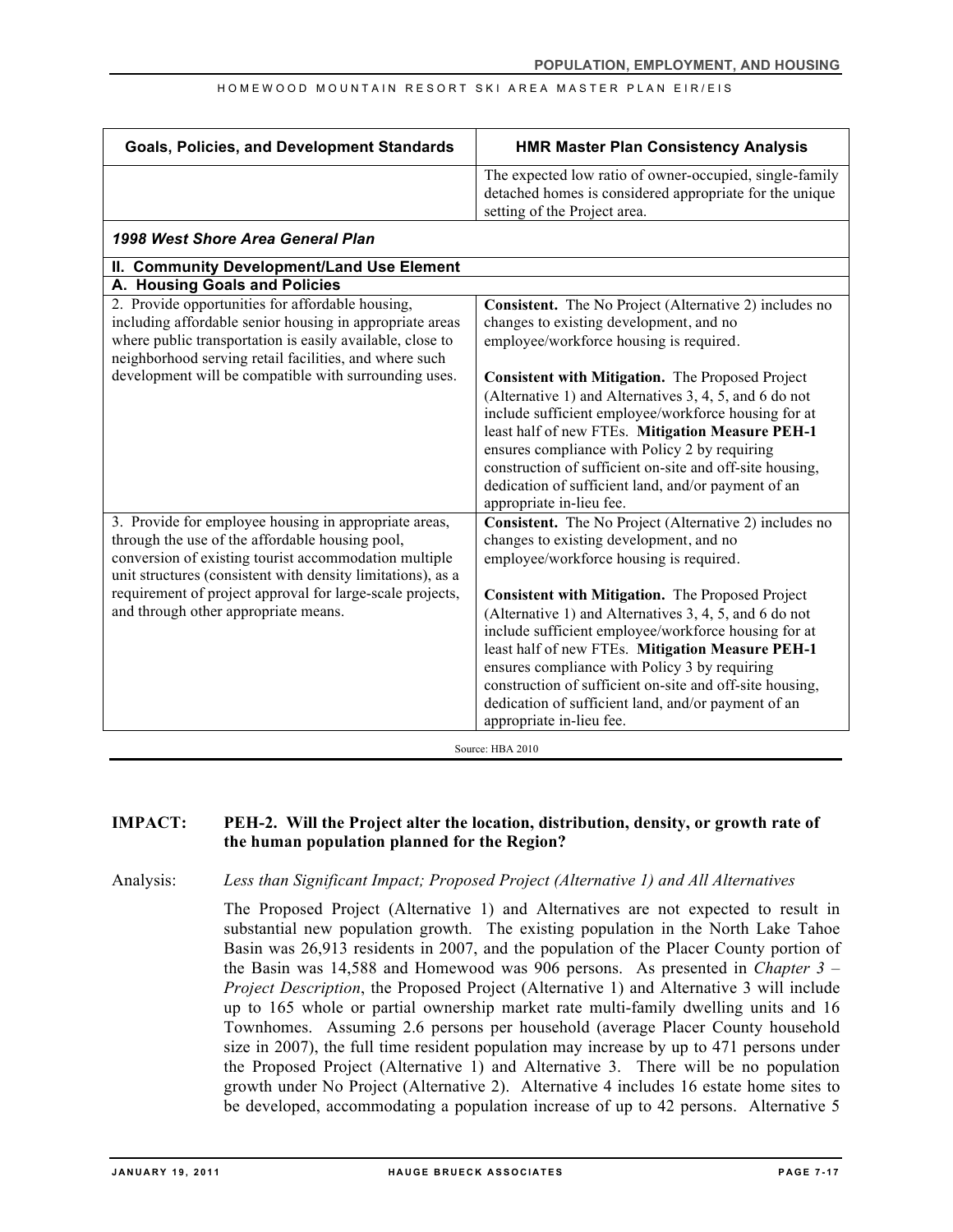would build 241 single- and multi-family units developed for a population increase of up to 627 persons. Alternative 6 includes 209 single- and multi-family units with a potential population increase of up to 543 persons.

These population estimates would be worst-case scenarios because recent real estate trends show that  $50 - 70\%$  of these units would typically be sold to second homeowners not permanently residing in the units. Consequently, permanent populations in these units are expected to be no more than 50% of the estimate above, or 236 for the Proposed Project (Alternative 1) and Alternative 3, 21 for Alternative 4, 314 for Alternative 5, and 272 for Alternative 6

The Proposed Project (Alternative 1) and Alternative 3 will include 13 employee/workforce housing units with 26 bedrooms with an additional on-site population increase of up to 52 persons. Alternatives 5 and 6 include 12 employee/workforce housing units with 24 bedrooms for an additional on-site population increase of up to 48 persons.

Additional employee/workforce housing units are required to be provided off-site as required by *Placer County General Plan Housing Element* Policy C-2 for another 39 employees under the Proposed Project (Alternative 1) and Alternative 3, bringing total employment-related population growth to 91 workers. Alternative 4 requires employee/workforce housing for 18 employees. Under Alternatives 5 and 6, additional employee/workforce housing would be provided for 41 and 35 employees, bringing the total employment related population growth to 89 and 78 persons for Alternatives 5 and 6, respectively.

Employment related population growth is expected to be zero persons under No Project (Alternative 2) and up to 182 new workers under the Proposed Project (Alternative 1) or Alternative 3. A majority of the employment growth is assumed to currently reside in the region and will commute to the resort from nearby areas such as Homewood, Tahoma, and Tahoe City. Although these employees may add to commuter traffic in the area, employment increases for the Project area will not substantially alter the population growth rate or density in the Placer County portion of the Lake Tahoe Basin with an existing population of 14,588 persons.

The Proposed Project (Alternative 1) and Alternatives 3, 4, 5, and 6 will result in temporary population increases from tourists vacationing at the resort, renting housing units, or visiting the commercial facilities. This growth in visitation will not consist of permanent population and will fluctuate according to peak tourist seasons at Lake Tahoe. This population is not counted in official population census totals or planned growth rates for the area, and is not considered to be a population impact.

The increase in permanent residents, including employees in employee/workforce housing on-site and off-site, would be 327 persons under the Proposed Project (Alternative 1) and Alternative 3, 39 persons under Alternative 4, 403 persons under Alternative 5, and 355 persons under Alternative 6. This represents a range of population increase in the Placer County portion of the Basin from 2.7% for Alternative 5 to 0.3% for Alternative 4. The expected population increase resulting from the Proposed Project (Alternative 1) and Alternatives 3, 4, 5, and 6 is expected to be less than significant.

Mitigation: No mitigation is required.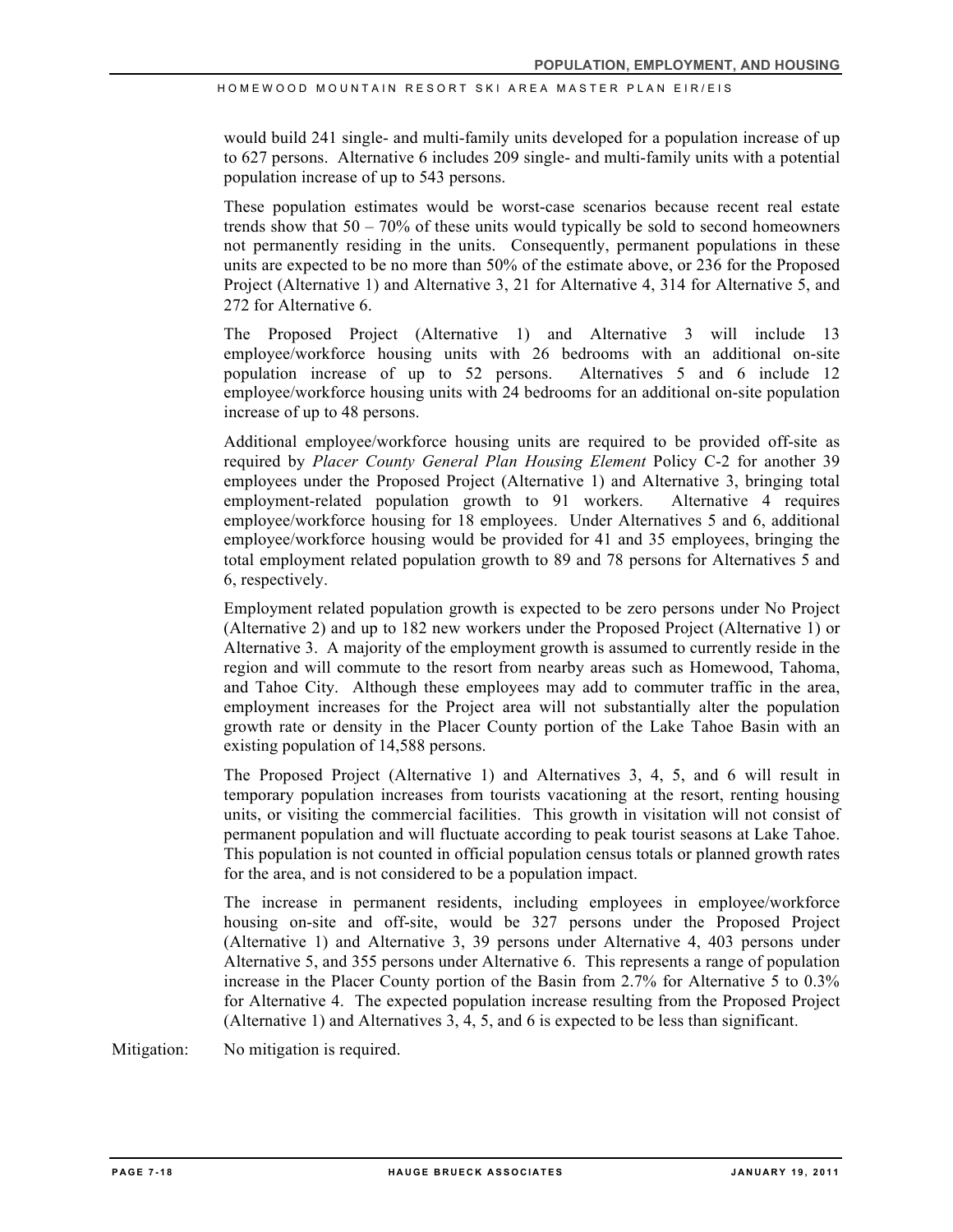## **7.5 CUMULATIVE IMPACTS AND MITIGATION MEASURES**

### **Impact: PEH-C1: Will the Project have significant cumulative impacts to population, employment, and housing?**

Analysis: *Less than Significant Impact; Proposed Project (Alternative 1) and All Alternatives*

Alternative 2 (No Project) will not substantially contribute to changes in the distribution or composition of population, employment, or housing in the Project area or vicinity and will not result in considerable population or housing changes. The growth in population, employment, and housing in the region is limited by existing land use designations and the availability of lots suitable for new construction or redevelopment.

The Proposed Project (Alternative 1) and Alternatives 3, 4, 5, and 6 will result in population increases, including lower-income population demographic associated with the leisure, retail, and hospitality employment growth. There are multiple projects proposed for the North and West Shore Tahoe region that will expand recreation, commercial, and hospitality services. There are other projects proposed in Tahoe Vista and Kings Beach that are specifically targeted at increasing the amount of employee/workforce housing in the Lake Tahoe Region. There are other employee/workforce housing projects proposed in Kings Beach (84 units) and Tahoe Vista (162 units) that may provide an opportunity for housing new HMR employees. There is existing unmet demand, however, for employee/workforce housing in the region. The Proposed Project (Alternative 1) and Alternatives 3, 4, 5, and 6 are required to provide housing for only half of the new project-related employee/workforce housing demand under *Placer County General Plan Housing Element* policy C-2. Consequently, the Proposed Project (Alternative 1) and Alternatives 3, 4, 5, and 6 contribute to the existing cumulative impact of a lack of employee/workforce housing in the region.

The Proposed Project (Alternative 1) and Alternatives 3 will increase unmet demand for approximately 23 employee/workforce housing units for 91 new FTEs, Alternative 4 will increase unmet demand for five units for 18 FTEs, Alternative 5 will increase unmet demand for 23 units for 89 FTEs, and Alternative 6 will increase unmet demand for 21 units for 83 FTEs. Based on a supply of 11,481 housing units in the Placer County portion of the Lake Tahoe Basin, the potential contributions of the Proposed Project (Alternative 1) and Alternatives 3, 4, 5, and 6 to unmet demand for employee/workforce housing are not expected to be cumulatively considerable. In addition, based on existing employment and residential patterns in the area, a substantial portion of new employees at HMR are expected to be existing residents in the Placer County portion of the Lake Tahoe Basin. Therefore, this potential cumulative impact related to population, employment and housing is considered less than significant.

The Proposed Project (Alternative 1) and Alternatives 3, 4, 5, and 6 will contribute to a cumulative employment benefit to the region by providing tourist recreational services and vacation homes that draw visitors to the area. In addition to the refurbished and improved winter sports facilities, the added services (hotel, restaurants, retail, hiking and biking trails) and the conversion of Tourist Accommodation Units (TAUs) to residential units will provide new tourist opportunities in conjunction with other tourist features offered at other redeveloped projects in the Lake Tahoe Basin. Therefore, this potential cumulative impact is considered less than significant.

Mitigation: No mitigation is required.